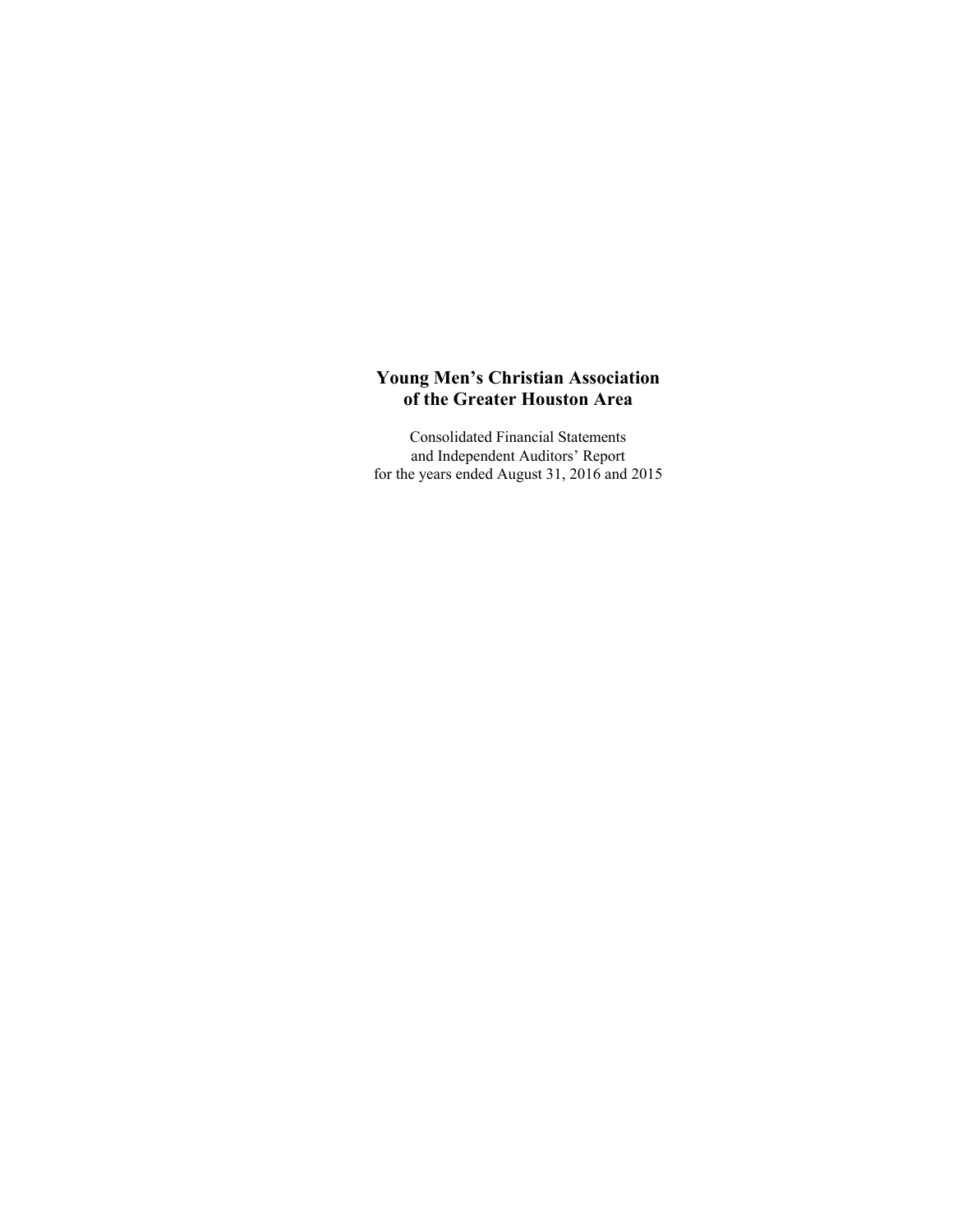Table of Contents

|                                                                                         | Page           |
|-----------------------------------------------------------------------------------------|----------------|
| <b>Independent Auditors' Report</b>                                                     | $\mathbf{1}$   |
| <b>Financial Statements:</b>                                                            |                |
| Consolidated Statements of Financial Position as of August 31, 2016 and 2015            | $\overline{3}$ |
| Consolidated Statement of Activities for the year ended August 31, 2016                 | 4              |
| Consolidated Statement of Activities for the year ended August 31, 2015                 | 5              |
| Consolidated Statement of Functional Expenses for the year ended August 31, 2016        | 6              |
| Consolidated Statement of Functional Expenses for the year ended August 31, 2015        | 7              |
| Consolidated Statements of Cash Flows for the years ended August 31, 2016 and 2015      | 8              |
| Notes to Consolidated Financial Statements for the years ended August 31, 2016 and 2015 | 9              |
| <b>Supplementary Information:</b>                                                       |                |
| Consolidating Statement of Financial Position as of August 31, 2016                     | 21             |
| Consolidating Statement of Activities for the year ended August 31, 2016                | 22             |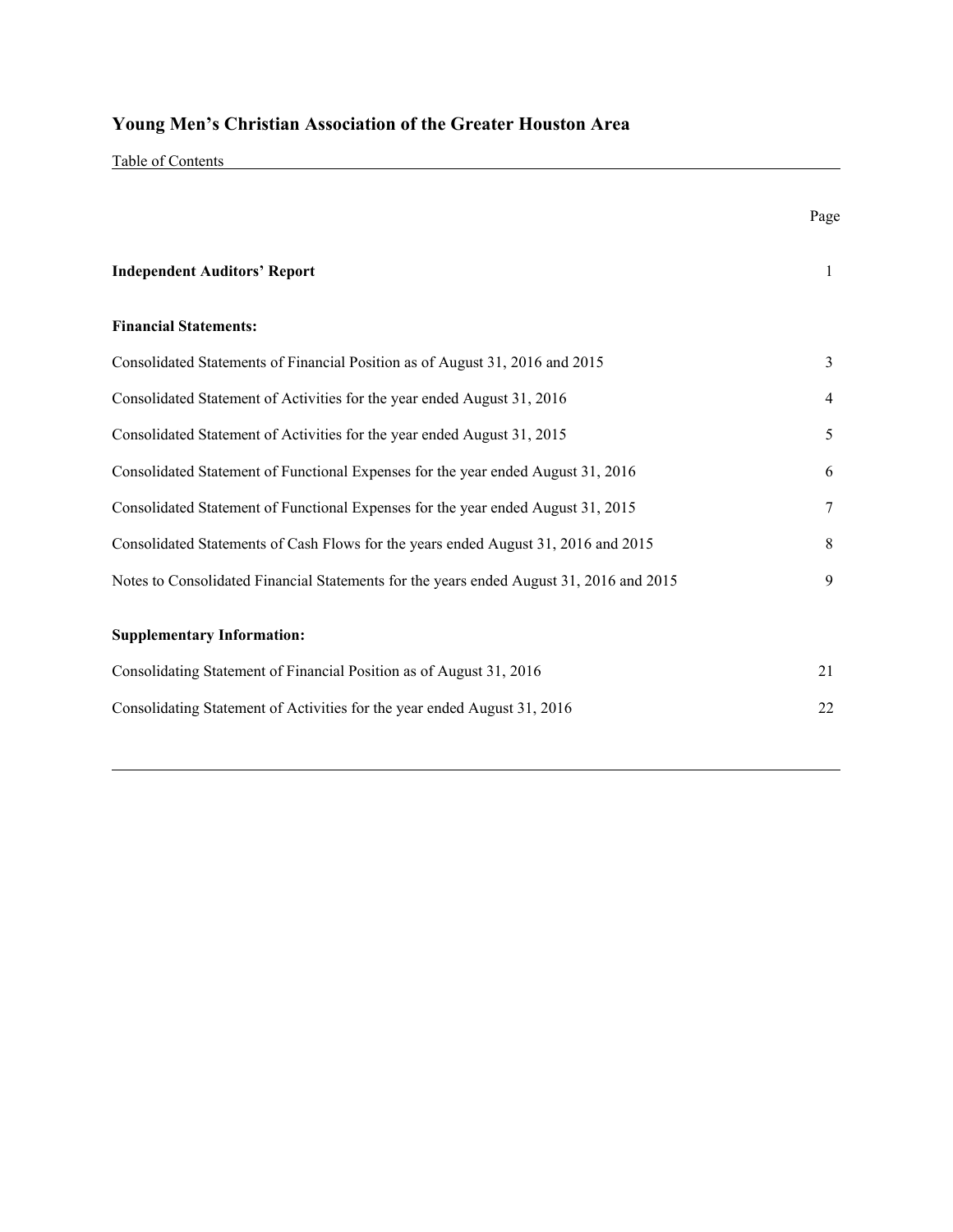

#### **Independent Auditors' Report**

To the Board of Directors of Young Men's Christian Association of the Greater Houston Area:

#### **Report on the Financial Statements**

We have audited the accompanying financial statements of Young Men's Christian Association of the Greater Houston Area (the YMCA) and its affiliate, YMCA of the Greater Houston Area Endowment Foundation (collectively the Association), which comprise the consolidated statements of financial position as of August 31, 2016 and 2015 and the related consolidated statements of activities, of functional expenses, and of cash flows for the years then ended, and the related notes to the financial statements.

#### *Management's Responsibility for the Financial Statements*

Management is responsible for the preparation and fair presentation of these financial statements in accordance with accounting principles generally accepted in the United States of America; this includes the design, implementation, and maintenance of internal control relevant to the preparation and fair presentation of financial statements that are free from material misstatement, whether due to fraud or error.

#### *Auditors' Responsibility*

Our responsibility is to express an opinion on these financial statements based on our audits. We conducted our audits in accordance with auditing standards generally accepted in the United States of America and the standards applicable to financial audits contained in *Government Auditing Standards,* issued by the Comptroller General of the United States. Those standards require that we plan and perform our audits to obtain reasonable assurance about whether the financial statements are free from material misstatement.

An audit involves performing procedures to obtain audit evidence about the amounts and disclosures in the financial statements. The procedures selected depend on the auditors' judgment, including the assessment of the risks of material misstatement of the financial statements, whether due to fraud or error. In making those risk assessments, the auditor considers internal control relevant to the entity's preparation and fair presentation of the financial statements in order to design audit procedures that are appropriate in the circumstances, but not for the purpose of expressing an opinion on the effectiveness of the entity's internal control. Accordingly, we express no such opinion. An audit also includes evaluating the appropriateness of accounting policies used and the reasonableness of significant accounting estimates made by management, as well as evaluating the overall presentation of the financial statements.

We believe that the audit evidence we have obtained is sufficient and appropriate to provide a basis for our audit opinion.

#### *Opinion*

In our opinion, the financial statements referred to above present fairly, in all material respects, the consolidated financial position of the Association as of August 31, 2016 and 2015 and the changes in its net assets and its cash flows for the years then ended in accordance with accounting principles generally accepted in the United States of America.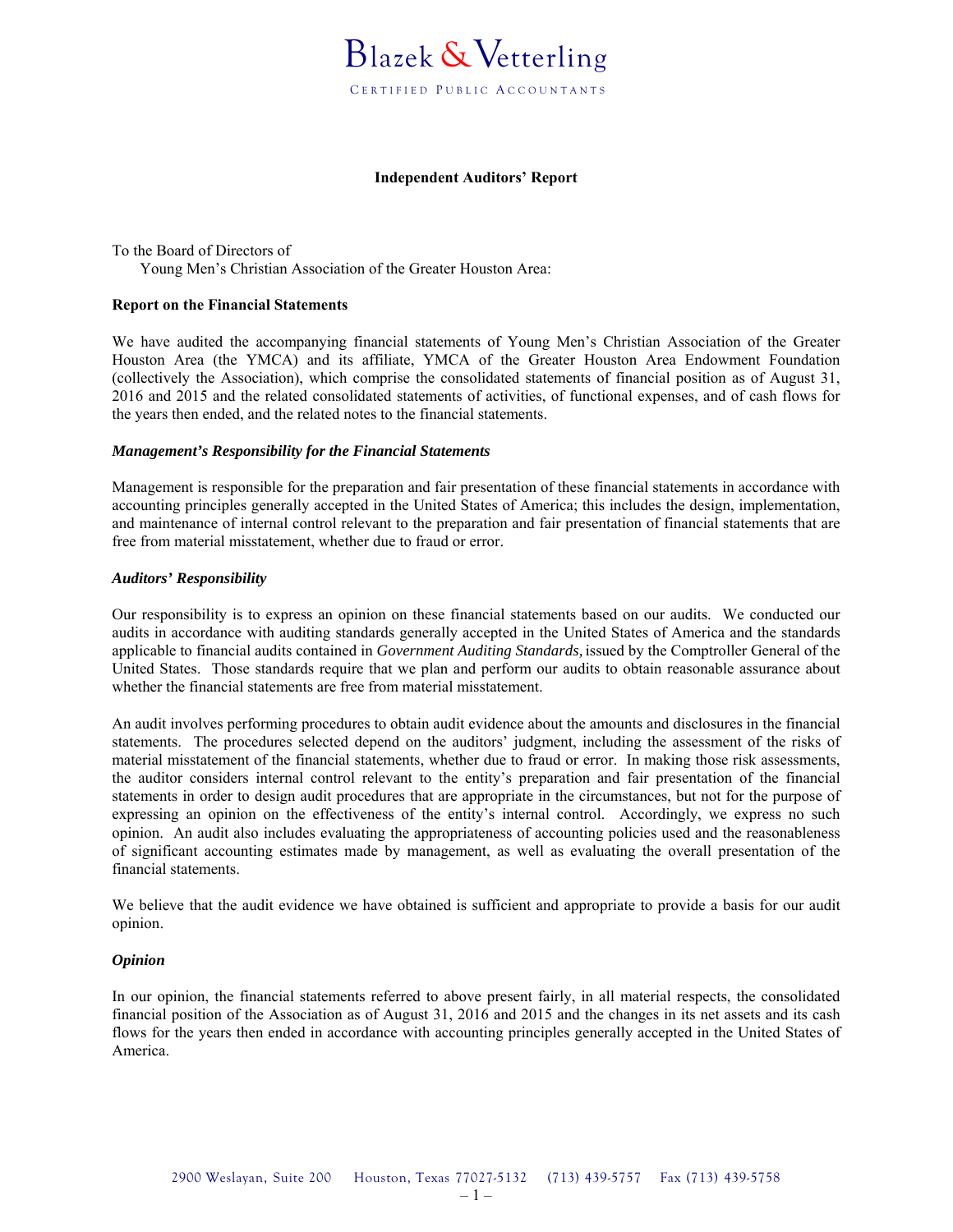#### *Supplementary Information*

Our audit was conducted for the purpose of forming an opinion on the consolidated financial statements as a whole. Supplementary information included in the consolidating statement of financial position as of August 31, 2016 and consolidating statement of activities for the year ended August 31, 2016 is presented for purposes of additional analysis and is not a required part of the consolidated financial statements. Such information is the responsibility of management and was derived from and relates directly to the underlying accounting and other records used to prepare the financial statements. The information has been subjected to the auditing procedures applied in the audit of the financial statements and certain additional procedures, including comparing and reconciling such information directly to the underlying accounting and other records used to prepare the financial statements or to the financial statements themselves, and other additional procedures in accordance with auditing standards generally accepted in the United States of America. In our opinion, the information is fairly stated, in all material respects, in relation to the consolidated financial statements as a whole.

#### **Report Required by Government Auditing Standards**

In accordance with *Government Auditing Standards*, we have also issued our report dated January 24, 2017 on our consideration of the Association's internal control over financial reporting and on our tests of its compliance with certain provisions of laws, regulations, contracts, and grant agreements and other matters. The purpose of that report is to describe the scope of our testing of internal control over financial reporting and compliance and the results of that testing, and not to provide an opinion on internal control over financial reporting or on compliance. That report is an integral part of an audit performed in accordance with *Government Auditing Standards* in considering the Association's internal control over financial reporting and compliance.

Blazek & Vetterling

January 24, 2017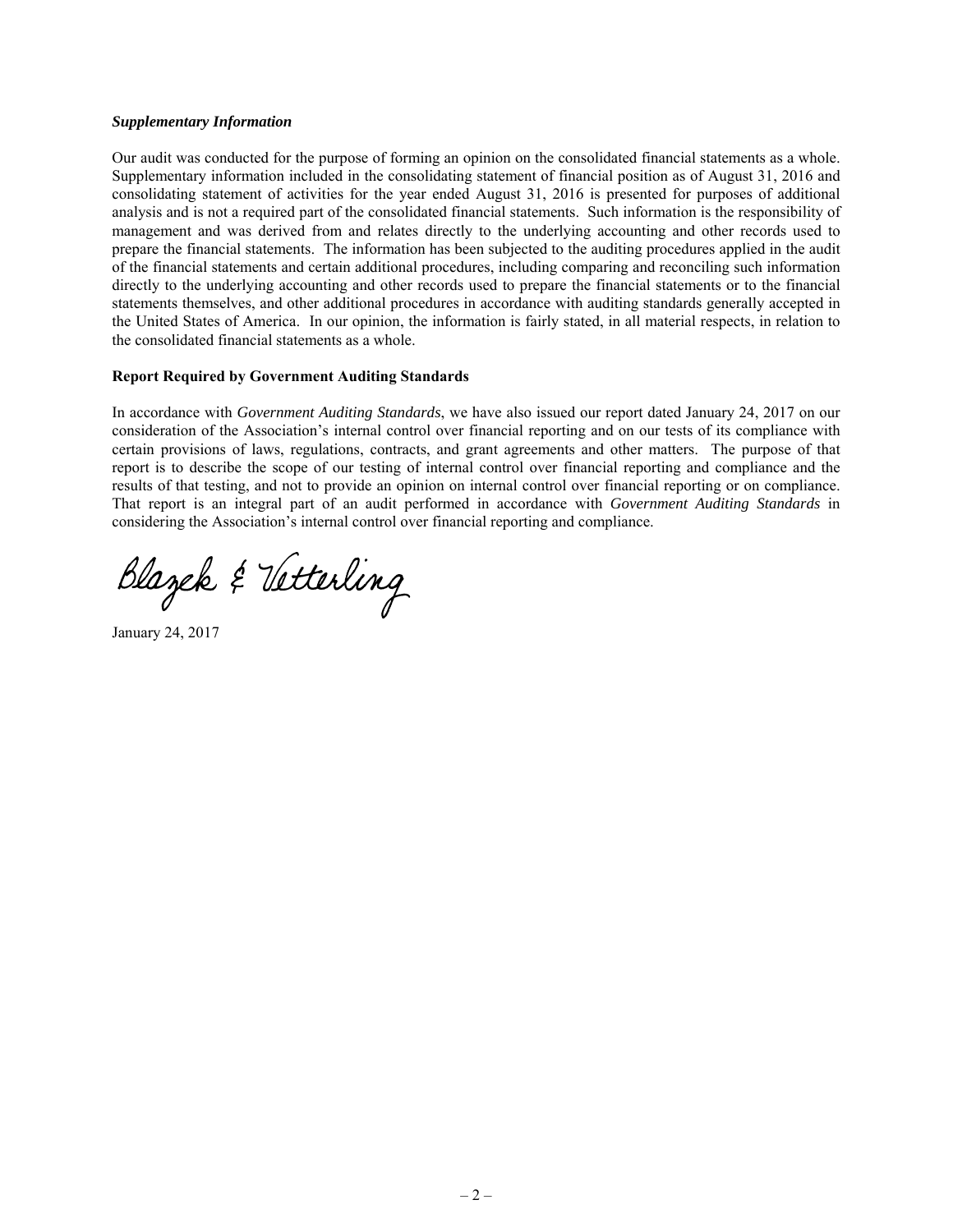Consolidated Statements of Financial Position as of August 31, 2016 and 2015

|                                                                       | 2016                         | 2015                         |
|-----------------------------------------------------------------------|------------------------------|------------------------------|
| <b>ASSETS</b>                                                         |                              |                              |
| Cash<br>Accounts receivable                                           | \$<br>3,863,825<br>1,758,938 | \$<br>7,786,599<br>1,556,223 |
| United Way allocation receivable                                      | 821,437                      | 884,434                      |
| Bequest receivable                                                    | 1,063,414                    |                              |
| Operating pledges receivable, net (Note 2)                            | 656,545                      | 703,320                      |
| Prepaid expenses and other assets                                     | 709,271                      | 747,524                      |
| Land and buildings held for sale                                      | 5,875,821                    |                              |
| Investments (Notes 3 and 4)                                           | 65,099,021                   | 61,301,261                   |
| Bond proceeds held in trust (Note 8)                                  | 5,670,000                    | 5,670,222                    |
| Cash restricted for building construction                             | 257,800                      |                              |
| Pledges receivable restricted for building construction, net (Note 2) | 2,839,524                    | 3,189,231                    |
| Property and equipment, net (Note 5)                                  | 224,638,627                  | 233,886,511                  |
| <b>TOTAL ASSETS</b>                                                   | \$313,254,223                | \$315,725,325                |
| <b>LIABILITIES AND NET ASSETS</b>                                     |                              |                              |
| Liabilities:                                                          |                              |                              |
| Accounts payable                                                      | \$<br>2,838,198              | \$<br>2,364,887              |
| Construction payable                                                  | 1,335,141                    |                              |
| Accrued expenses                                                      | 3,556,345                    | 2,917,687                    |
| Bond interest and fees payable                                        |                              | 442,205                      |
| Funds held for others                                                 | 25,786                       | 21,679                       |
| Deferred revenue                                                      | 3,264,638                    | 2,958,046                    |
| Split-interest agreement liabilities (Note 6)                         | 123,180                      | 124,744                      |
| Derivative agreements (Notes 4 and 7)                                 | 2,446,310                    | 394,585                      |
| Bonds payable, net (Note 8)                                           | 140,902,825                  | 145,068,498                  |
| <b>Total liabilities</b>                                              | 154,492,423                  | 154,292,331                  |
| Commitments (Notes 5 and 14)                                          |                              |                              |
| Net assets (Note 10):                                                 |                              |                              |
| Unrestricted                                                          | 152,387,055                  | 155,613,721                  |
| Temporarily restricted (Note 9)                                       | 5,003,638                    | 4,448,166                    |
| Permanently restricted                                                | 1,371,107                    | 1,371,107                    |
| Total net assets                                                      | 158,761,800                  | 161,432,994                  |
| TOTAL LIABILITIES AND NET ASSETS                                      | \$313,254,223                | \$315,725,325                |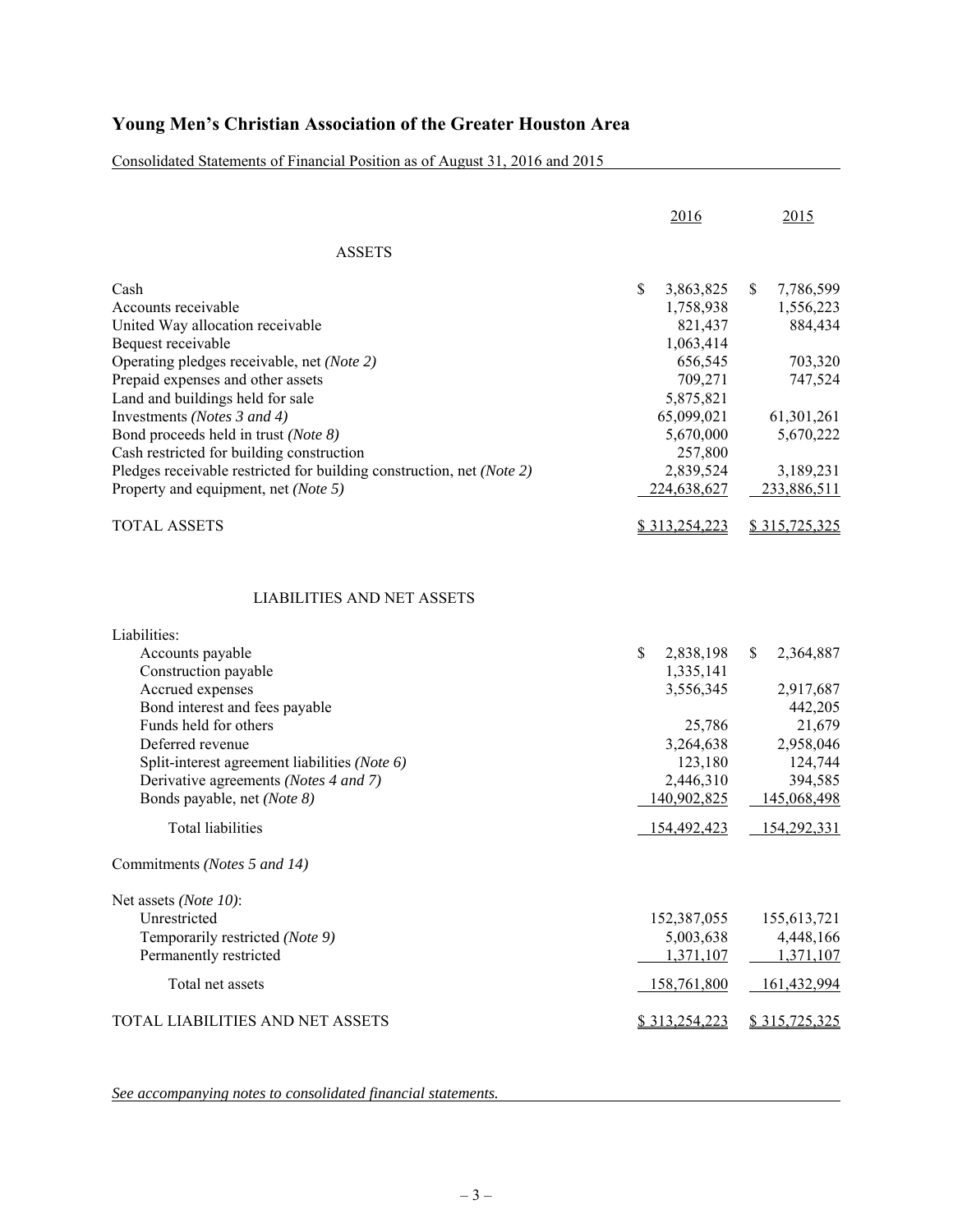Consolidated Statement of Activities for the year ended August 31, 2016

|                                                                                                                                                                                                                                                                                                                                                                                                         | <b>UNRESTRICTED</b>                                                                                                                                                   | TEMPORARILY<br><b>RESTRICTED</b> | PERMANENTLY<br><b>RESTRICTED</b> | <b>TOTAL</b>                                                                                                                                                          |
|---------------------------------------------------------------------------------------------------------------------------------------------------------------------------------------------------------------------------------------------------------------------------------------------------------------------------------------------------------------------------------------------------------|-----------------------------------------------------------------------------------------------------------------------------------------------------------------------|----------------------------------|----------------------------------|-----------------------------------------------------------------------------------------------------------------------------------------------------------------------|
| <b>OPERATING REVENUE:</b><br>Membership dues and fees<br>Program fees<br>Government grants and contracts (Note 12)<br>Contributions<br>United Way allocation<br>Other grants and contracts<br>Special events<br>Direct donor benefit costs<br>Investment return, net (Note 3)<br>Net loss on sale of property and equipment<br>Loss on valuation of land and buildings<br>held for sale<br>Other income | 60,881,938<br>S.<br>36,685,691<br>11,872,503<br>4,768,579<br>2,808,574<br>1,967,100<br>1,551,348<br>(571, 371)<br>3,833,096<br>(693, 127)<br>(4, 142, 353)<br>489,026 | \$<br>5,022,546<br>74,156        |                                  | 60,881,938<br>\$<br>36,685,691<br>11,872,503<br>9,791,125<br>2,808,574<br>1,967,100<br>1,551,348<br>(571, 371)<br>3,907,252<br>(693, 127)<br>(4, 142, 353)<br>489,026 |
| Total operating revenue                                                                                                                                                                                                                                                                                                                                                                                 | 119,451,004                                                                                                                                                           | 5,096,702                        |                                  | 124,547,706                                                                                                                                                           |
| Net assets released from restrictions:<br>Expenditure for program purposes<br>Capital expenditures                                                                                                                                                                                                                                                                                                      | 1,592,026<br>2,949,204                                                                                                                                                | (1,592,026)<br>(2,949,204)       |                                  |                                                                                                                                                                       |
| Total                                                                                                                                                                                                                                                                                                                                                                                                   | 123,992,234                                                                                                                                                           | 555,472                          |                                  | 124,547,706                                                                                                                                                           |
| <b>OPERATING EXPENSES:</b><br>Program services:<br>Healthy Living<br>Youth Development<br>Social Responsibility                                                                                                                                                                                                                                                                                         | 60,349,221<br>31,900,310<br>17,229,644                                                                                                                                |                                  |                                  | 60,349,221<br>31,900,310<br>17,229,644                                                                                                                                |
| Total program services                                                                                                                                                                                                                                                                                                                                                                                  | 109,479,175                                                                                                                                                           |                                  |                                  | 109,479,175                                                                                                                                                           |
| Management and general<br>Fundraising                                                                                                                                                                                                                                                                                                                                                                   | 13,344,581<br>2,343,419                                                                                                                                               |                                  |                                  | 13,344,581<br>2,343,419                                                                                                                                               |
| Total operating expenses                                                                                                                                                                                                                                                                                                                                                                                | <u>125,167,175</u>                                                                                                                                                    |                                  |                                  | 125, 167, 175                                                                                                                                                         |
| Changes in net assets from operating activities                                                                                                                                                                                                                                                                                                                                                         | (1, 174, 941)                                                                                                                                                         | 555,472                          |                                  | (619, 469)                                                                                                                                                            |
| Change in value of derivative<br>agreements (Note 7)                                                                                                                                                                                                                                                                                                                                                    | (2,051,725)                                                                                                                                                           |                                  |                                  | (2,051,725)                                                                                                                                                           |
| <b>CHANGES IN NET ASSETS</b>                                                                                                                                                                                                                                                                                                                                                                            | (3,226,666)                                                                                                                                                           | 555,472                          |                                  | (2,671,194)                                                                                                                                                           |
| Net assets, beginning of year                                                                                                                                                                                                                                                                                                                                                                           | 155,613,721                                                                                                                                                           | 4,448,166                        | 1,371,107<br>\$                  | 161,432,994                                                                                                                                                           |
| Net assets, end of year                                                                                                                                                                                                                                                                                                                                                                                 | \$152,387,055                                                                                                                                                         | 5,003,638<br>S                   | 1,371,107<br>\$                  | \$158,761,800                                                                                                                                                         |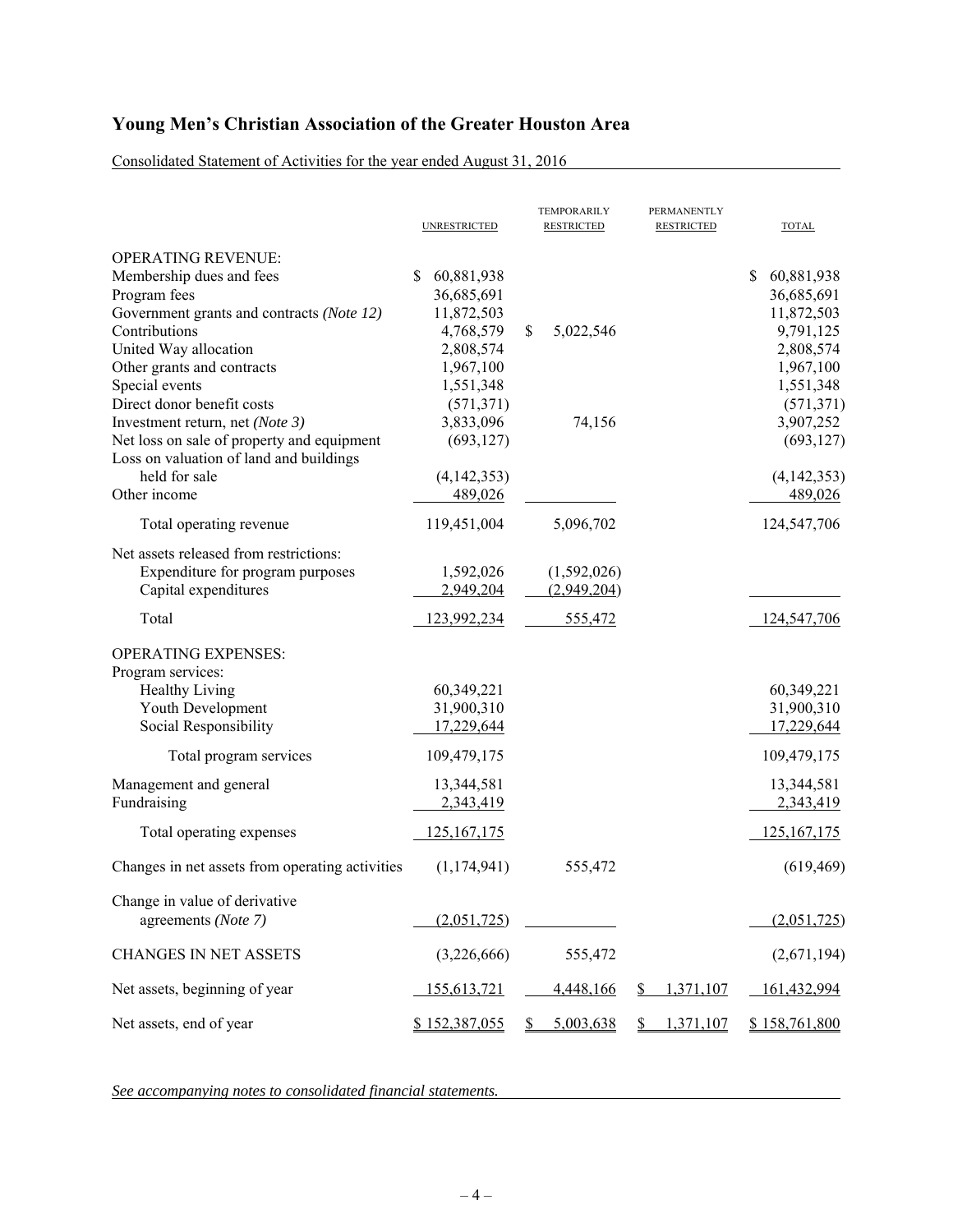Consolidated Statement of Activities for the year ended August 31, 2015

|                                                                                                                                                                                                                                                                                                                                         | <b>UNRESTRICTED</b>                                                                                                                           | TEMPORARILY<br><b>RESTRICTED</b>                   | PERMANENTLY<br><b>RESTRICTED</b> | <b>TOTAL</b>                                                                                                                                   |
|-----------------------------------------------------------------------------------------------------------------------------------------------------------------------------------------------------------------------------------------------------------------------------------------------------------------------------------------|-----------------------------------------------------------------------------------------------------------------------------------------------|----------------------------------------------------|----------------------------------|------------------------------------------------------------------------------------------------------------------------------------------------|
| <b>OPERATING REVENUE:</b><br>Membership dues and fees<br>Program fees<br>Government grants and contracts (Note 12)<br>Contributions<br>United Way allocation<br>Other grants and contracts<br>Special events<br>Direct donor benefit costs<br>Investment return, net (Note 3)<br>Gain on sale of property and equipment<br>Other income | \$<br>61,489,123<br>38,075,667<br>8,516,406<br>5,748,173<br>2,910,085<br>2,072,812<br>1,654,720<br>(620, 492)<br>236,997<br>446,403<br>92,396 | 5,000,615<br>\$<br>3,473                           |                                  | \$<br>61,489,123<br>38,075,667<br>8,516,406<br>10,748,788<br>2,910,085<br>2,072,812<br>1,654,720<br>(620, 492)<br>240,470<br>446,403<br>92,396 |
| Total operating revenue                                                                                                                                                                                                                                                                                                                 | 120,622,290                                                                                                                                   | 5,004,088                                          |                                  | 125,626,378                                                                                                                                    |
| Net assets released from restrictions:<br>Expenditure for program purposes<br>Capital expenditures<br>Donor redesignation<br>Total                                                                                                                                                                                                      | 1,409,762<br>3,890,763<br>(68, 507)<br>125,854,308                                                                                            | (1,409,762)<br>(3,890,763)<br>68,507<br>(227, 930) |                                  | 125,626,378                                                                                                                                    |
| <b>OPERATING EXPENSES:</b><br>Program services:                                                                                                                                                                                                                                                                                         |                                                                                                                                               |                                                    |                                  |                                                                                                                                                |
| Healthy Living<br>Youth Development<br>Social Responsibility                                                                                                                                                                                                                                                                            | 64,073,034<br>30,203,020<br>13,079,797                                                                                                        |                                                    |                                  | 64,073,034<br>30,203,020<br>13,079,797                                                                                                         |
| Total program services                                                                                                                                                                                                                                                                                                                  | 107,355,851                                                                                                                                   |                                                    |                                  | 107, 355, 851                                                                                                                                  |
| Management and general<br>Fundraising                                                                                                                                                                                                                                                                                                   | 13,756,322<br>2,319,660                                                                                                                       |                                                    |                                  | 13,756,322<br>2,319,660                                                                                                                        |
| Total operating expenses                                                                                                                                                                                                                                                                                                                | 123,431,833                                                                                                                                   |                                                    |                                  | 123,431,833                                                                                                                                    |
| Changes in net assets from operating activities                                                                                                                                                                                                                                                                                         | 2,422,475                                                                                                                                     | (227, 930)                                         |                                  | 2,194,545                                                                                                                                      |
| Change in value of derivative<br>agreements (Note 7)                                                                                                                                                                                                                                                                                    | (196, 974)                                                                                                                                    |                                                    |                                  | (196, 974)                                                                                                                                     |
| <b>CHANGES IN NET ASSETS</b>                                                                                                                                                                                                                                                                                                            | 2,225,501                                                                                                                                     | (227,930)                                          |                                  | 1,997,571                                                                                                                                      |
| Net assets, beginning of year                                                                                                                                                                                                                                                                                                           | 153,388,220                                                                                                                                   | 4,676,096                                          | 1,371,107<br>\$                  | 159,435,423                                                                                                                                    |
| Net assets, end of year                                                                                                                                                                                                                                                                                                                 | \$155,613,721                                                                                                                                 | 4,448,166                                          | 1,371,107                        | \$161,432,994                                                                                                                                  |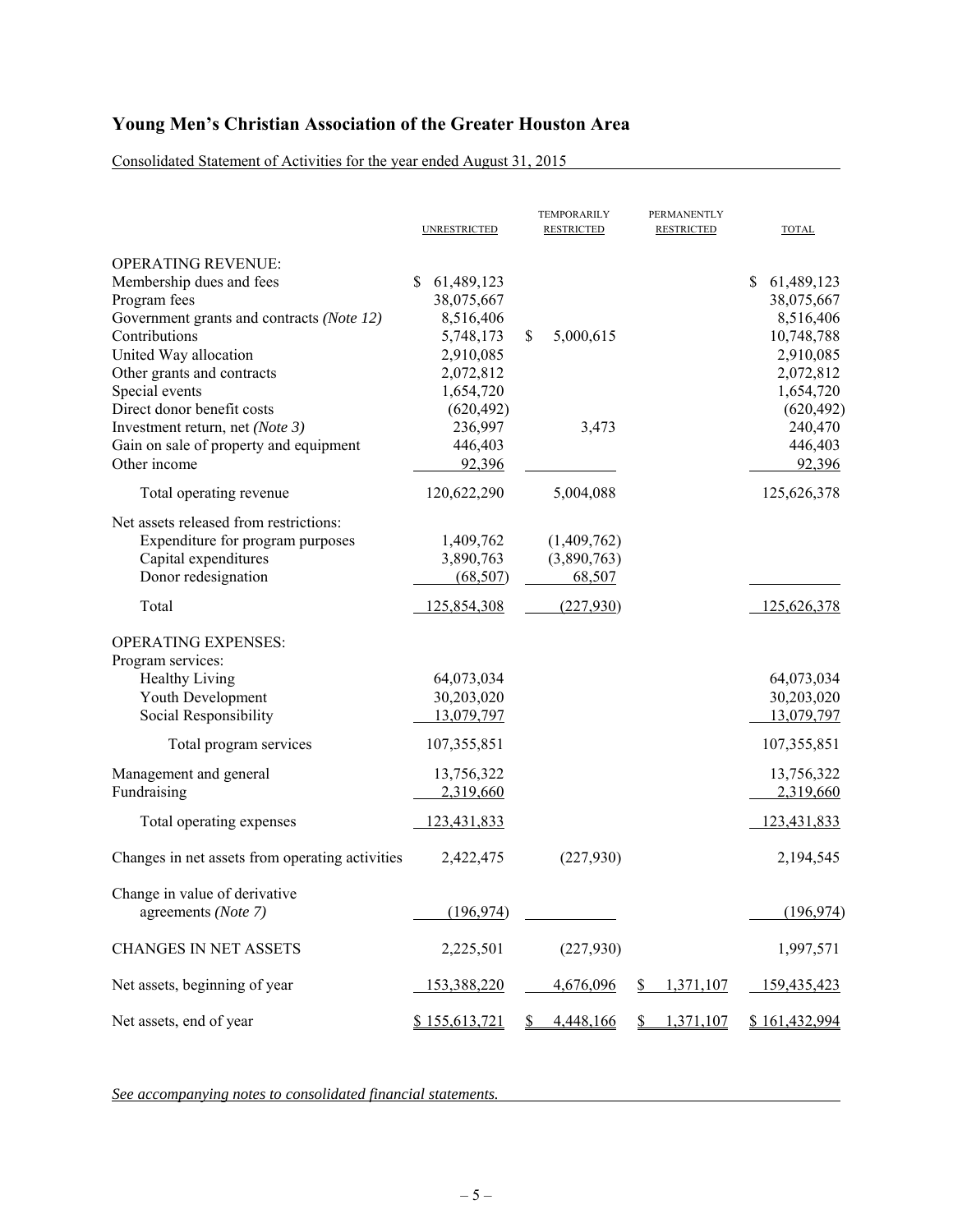# Consolidated Statement of Functional Expenses for the year ended August 31, 2016

| <b>EXPENSES</b>                             | <b>HEALTHY</b><br><b>LIVING</b> |              | YOUTH<br>DEVELOPMENT |              | <b>SOCIAL</b><br><b>RESPONSIBILITY</b> |              | <b>TOTAL</b><br><b>PROGRAM</b><br><b>EXPENSES</b> |    | <b>MANAGEMENT</b><br><b>AND</b><br><b>GENERAL</b> |              | <b>FUNDRAISING</b> |    | <b>TOTAL</b>  |
|---------------------------------------------|---------------------------------|--------------|----------------------|--------------|----------------------------------------|--------------|---------------------------------------------------|----|---------------------------------------------------|--------------|--------------------|----|---------------|
| Salaries, related taxes, and benefits       | 28,560,941                      | <sup>S</sup> | 22,573,766           | <sup>S</sup> | 6,577,442                              | <sup>S</sup> | 57,712,149 \$                                     |    | 6,621,079                                         | <sup>S</sup> | 1,707,741          | S. | 66,040,969    |
| Occupancy                                   | 12,668,312                      |              | 1,903,669            |              | 396,009                                |              | 14,967,990                                        |    | 1,146,124                                         |              | 33,165             |    | 16, 147, 279  |
| Depreciation                                | 8,901,689                       |              | 882,842              |              | 36,699                                 |              | 9,821,230                                         |    | 473,804                                           |              | 20,631             |    | 10,315,665    |
| Specific assistance to individuals          |                                 |              |                      |              | 7,029,302                              |              | 7,029,302                                         |    |                                                   |              |                    |    | 7,029,302     |
| Supplies                                    | 2,322,810                       |              | 2,899,177            |              | 667,769                                |              | 5,889,756                                         |    | 245,849                                           |              | 25,254             |    | 6,160,859     |
| Interest expense and other bond costs       | 3,044,503                       |              | 1,170,749            |              | 468,300                                |              | 4,683,552                                         |    | 451,312                                           |              |                    |    | 5,134,864     |
| Professional fees and contract services     | 1,748,828                       |              | 551,527              |              | 126,465                                |              | 2,426,820                                         |    | 1,249,242                                         |              | 274,234            |    | 3,950,296     |
| Communications                              | 1,240,652                       |              | 232,455              |              | 87,124                                 |              | 1,560,231                                         |    | 1,143,277                                         |              | 127,035            |    | 2,830,543     |
| Travel and transportation                   | 319,619                         |              | 912,263              |              | 463,999                                |              | 1,695,881                                         |    | 334,732                                           |              | 65,672             |    | 2,096,285     |
| Printing, publication, and promotion        | 186,350                         |              | 30,455               |              | 8,968                                  |              | 225,773                                           |    | 1,045,396                                         |              | 64,358             |    | 1,335,527     |
| Camping activity costs                      | 1,293                           |              | 569,470              |              | 394,109                                |              | 964,872                                           |    |                                                   |              |                    |    | 964,872       |
| Allocations to service providers            |                                 |              |                      |              | 776,752                                |              | 776,752                                           |    |                                                   |              |                    |    | 776,752       |
| Equipment rental and maintenance            | 508,390                         |              | 48,529               |              | 105,532                                |              | 662,451                                           |    | 25,422                                            |              |                    |    | 687,873       |
| Membership dues                             | 569,940                         |              | 388                  |              | 2,343                                  |              | 572,671                                           |    | 61,468                                            |              | 19,300             |    | 653,439       |
| Professional development and staff training | 86,852                          |              | 96,866               |              | 39,553                                 |              | 223,271                                           |    | 242,680                                           |              | 2,658              |    | 468,609       |
| Conferences, conventions, and meetings      | 63,012                          |              | 9,762                |              | 9,327                                  |              | 82,101                                            |    | 179,551                                           |              | 2,117              |    | 263,769       |
| Postage and shipping                        | 95,695                          |              | 4,342                |              | 14,770                                 |              | 114,807                                           |    | 2,443                                             |              | 1,224              |    | 118,474       |
| Other                                       | 30,335                          |              | 14,050               |              | 25,181                                 |              | 69,566                                            |    | 122,202                                           |              | 30                 |    | 191,798       |
| Total expenses                              | 60,349,221                      | S.           | 31,900,310           | S.           | 17,229,644                             |              | \$109,479,175                                     | S. | 13,344,581                                        | S.           | 2,343,419          |    | 125, 167, 175 |
| Direct donor benefit costs                  |                                 |              |                      |              |                                        |              |                                                   |    |                                                   |              |                    |    | 571,371       |
| Total                                       |                                 |              |                      |              |                                        |              |                                                   |    |                                                   |              |                    |    | \$125,738,546 |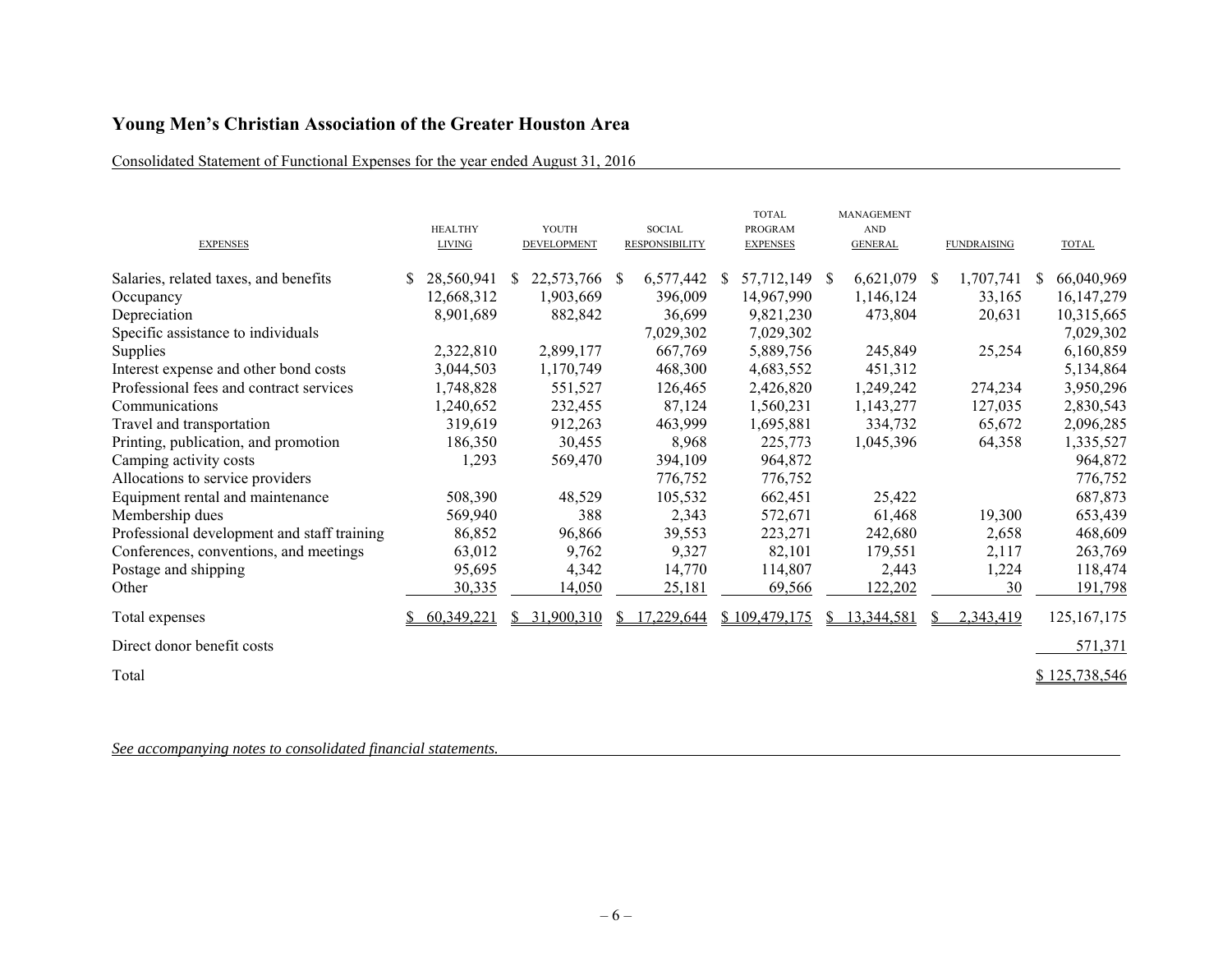# Consolidated Statement of Functional Expenses for the year ended August 31, 2015

| <b>EXPENSES</b>                             | <b>HEALTHY</b><br><b>LIVING</b> |              | YOUTH<br>DEVELOPMENT |    | <b>SOCIAL</b><br><b>RESPONSIBILITY</b> |    | <b>TOTAL</b><br><b>PROGRAM</b><br><b>EXPENSES</b> | <b>MANAGEMENT</b><br><b>AND</b><br><b>GENERAL</b> |    | <b>FUNDRAISING</b> |    | <b>TOTAL</b>  |
|---------------------------------------------|---------------------------------|--------------|----------------------|----|----------------------------------------|----|---------------------------------------------------|---------------------------------------------------|----|--------------------|----|---------------|
| Salaries, related taxes, and benefits       | 30,731,276                      | <sup>S</sup> | 21,532,054           | -S | 5,735,127                              | S. | 57,998,457 \$                                     | $6,779,146$ \$                                    |    | 1,606,218          | S. | 66,383,821    |
| Occupancy                                   | 12,673,416                      |              | 1,764,202            |    | 338,774                                |    | 14,776,392                                        | 1,096,540                                         |    | 32,586             |    | 15,905,518    |
| Depreciation                                | 8,818,944                       |              | 849,347              |    | 32,135                                 |    | 9,700,426                                         | 324,363                                           |    | 20,088             |    | 10,044,877    |
| Specific assistance to individuals          |                                 |              |                      |    | 4,250,567                              |    | 4,250,567                                         |                                                   |    |                    |    | 4,250,567     |
| Supplies                                    | 2,657,986                       |              | 2,798,941            |    | 650,979                                |    | 6,107,906                                         | 295,726                                           |    | 28,806             |    | 6,432,438     |
| Interest expense and other bond costs       | 2,983,807                       |              | 1,147,215            |    | 458,886                                |    | 4,589,908                                         | 441,737                                           |    |                    |    | 5,031,645     |
| Professional fees and contract services     | 2,605,000                       |              | 354,903              |    | 70,627                                 |    | 3,030,530                                         | 1,159,752                                         |    | 364,293            |    | 4,554,575     |
| Communications                              | 1,316,669                       |              | 122,329              |    | 61,679                                 |    | 1,500,677                                         | 1,342,189                                         |    | 111,140            |    | 2,954,006     |
| Travel and transportation                   | 448,284                         |              | 835,551              |    | 393,940                                |    | 1,677,775                                         | 359,997                                           |    | 53,824             |    | 2,091,596     |
| Printing, publication, and promotion        | 233,116                         |              | 5,665                |    | 7,546                                  |    | 246,327                                           | 1,150,584                                         |    | 77,515             |    | 1,474,426     |
| Camping activity costs                      | 13,667                          |              | 603,389              |    | 206,875                                |    | 823,931                                           |                                                   |    |                    |    | 823,931       |
| Allocations to service providers            |                                 |              |                      |    | 678,895                                |    | 678,895                                           |                                                   |    |                    |    | 678,895       |
| Equipment rental and maintenance            | 825,127                         |              | 72,979               |    | 114,602                                |    | 1,012,708                                         | 73,727                                            |    |                    |    | 1,086,435     |
| Membership dues                             | 479,764                         |              | 5,158                |    | 43,768                                 |    | 528,690                                           | 67,003                                            |    | 12,984             |    | 608,677       |
| Professional development and staff training | 108,163                         |              | 96,625               |    | 10,248                                 |    | 215,036                                           | 229,474                                           |    | 5,136              |    | 449,646       |
| Conferences, conventions, and meetings      | 69,889                          |              | 8,014                |    | 5,441                                  |    | 83,344                                            | 297,604                                           |    | 2,577              |    | 383,525       |
| Postage and shipping                        | 107,926                         |              | 2,738                |    | 14,923                                 |    | 125,587                                           | 3,855                                             |    | 4,410              |    | 133,852       |
| Other                                       |                                 |              | 3,910                |    | 4,785                                  |    | 8,695                                             | 134,625                                           |    | 83                 |    | 143,403       |
| Total expenses                              | 64,073,034                      | SS.          | 30,203,020           | S. | 13,079,797                             |    | \$107,355,851                                     | \$13,756,322                                      | S. | 2,319,660          |    | 123,431,833   |
| Direct donor benefit costs                  |                                 |              |                      |    |                                        |    |                                                   |                                                   |    |                    |    | 620,492       |
| Total                                       |                                 |              |                      |    |                                        |    |                                                   |                                                   |    |                    |    | \$124,052,325 |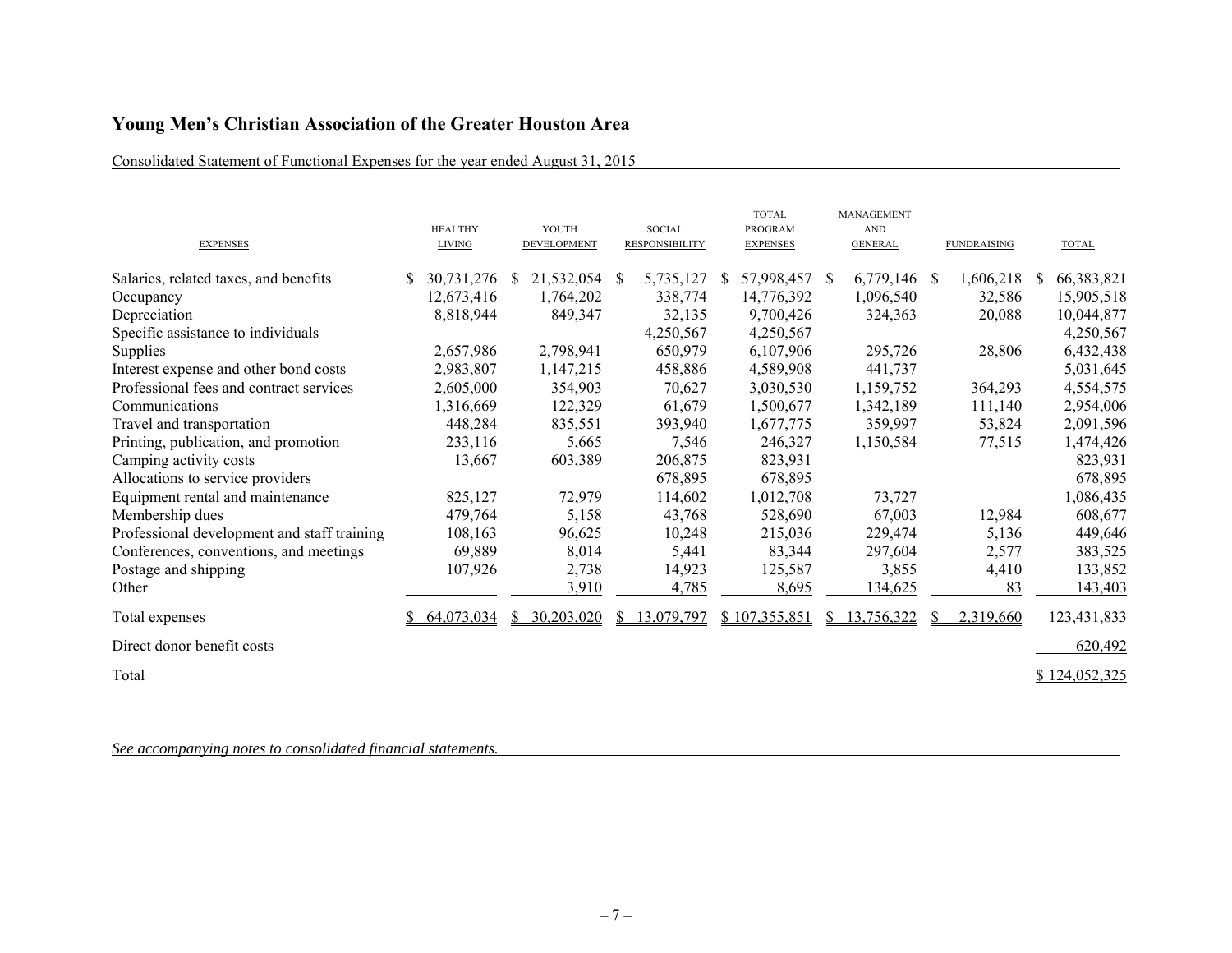# Consolidated Statements of Cash Flows for the years ended August 31, 2016 and 2015

|                                                                  | 2016              | 2015            |
|------------------------------------------------------------------|-------------------|-----------------|
| CASH FLOWS FROM OPERATING ACTIVITIES:                            |                   |                 |
| Changes in net assets                                            | \$<br>(2,671,194) | 1,997,571<br>\$ |
| Adjustments to reconcile changes in net assets to net cash       |                   |                 |
| provided by operating activities:                                |                   |                 |
| Contributions restricted for building construction               | (2,277,474)       | (3,662,415)     |
| Net realized and unrealized (gain) loss on investments           | (1,671,743)       | 1,791,457       |
| Net gain (loss) on sale of property and equipment                | 693,127           | (446, 403)      |
| Loss on valuation of land and buildings held for sale            | 4,142,353         |                 |
| Depreciation                                                     | 10,315,665        | 10,044,877      |
| Amortization of bond issuance costs                              | 185,104           | 241,064         |
| Amortization of bond premium                                     | (359, 447)        | (359, 447)      |
| Change in value of derivative agreements                         | 2,051,725         | 196,974         |
| Changes in operating assets and liabilities:                     |                   |                 |
| Accounts receivable                                              | (202, 715)        | (426, 694)      |
| United Way allocation receivable                                 | 62,997            | (1,277)         |
| Bequest receivable                                               | (1,063,414)       |                 |
| Operating pledges receivable                                     | 46,775            | (186, 363)      |
| Prepaid expenses and other assets                                | 38,253            | 198,478         |
| Accounts payable and accrued expenses                            | 1,111,969         | 254,987         |
| Bond interest and fees payable                                   | (442, 205)        | (27, 872)       |
| Funds held for others                                            | 4,107             | 2,135           |
| Deferred revenue                                                 | 306,592           | 113,596         |
| Split-interest agreement liabilities                             | (1, 564)          | (15,748)        |
| Net cash provided by operating activities                        | 10,268,911        | 9,714,920       |
| CASH FLOWS FROM INVESTING ACTIVITIES:                            |                   |                 |
| Purchases of investments                                         | (18, 230, 675)    | (47,896,858)    |
| Proceeds from sale of investments                                | 15,304,957        | 46,163,284      |
| Net change in money market mutual funds held as investments      | 799,701           | (184, 314)      |
| Net change in bond proceeds held in trust                        | 222               |                 |
| Net change in cash restricted for building construction          | (257,800)         |                 |
| Purchases of property and equipment                              | (12, 173, 343)    | (8,061,781)     |
| Proceeds from sale of property and equipment                     | 1,729,402         | 1,347,907       |
| Net cash used by investing activities                            | (12,827,536)      | (8,631,762)     |
| CASH FLOWS FROM FINANCING ACTIVITIES:                            |                   |                 |
| Payments on bonds                                                | (4,280,000)       | (2,965,000)     |
| Proceeds from issuance of bonds                                  | 940,000           |                 |
| Bond issuance costs                                              | (651,330)         |                 |
| Proceeds from contributions restricted for building construction | 2,627,181         | 3,949,125       |
| Net cash provided (used) by financing activities                 | (1,364,149)       | 984,125         |
| NET CHANGE IN CASH                                               | (3,922,774)       | 2,067,283       |
| Cash, beginning of year                                          | 7,786,599         | 5,719,316       |
|                                                                  |                   |                 |
| Cash, end of year                                                | 3,863,825         | 7,786,599       |
| Supplemental disclosure of cash flow information:                |                   |                 |
| Interest paid                                                    | \$4,921,433       | \$4,134,200     |
| Noncash financing transactions:                                  |                   |                 |
| Issuance of Series 2016 Bonds                                    | \$77,825,000      |                 |
| Refund of Series 2013B, C, and D Bonds                           | \$(77,825,000)    |                 |
|                                                                  |                   |                 |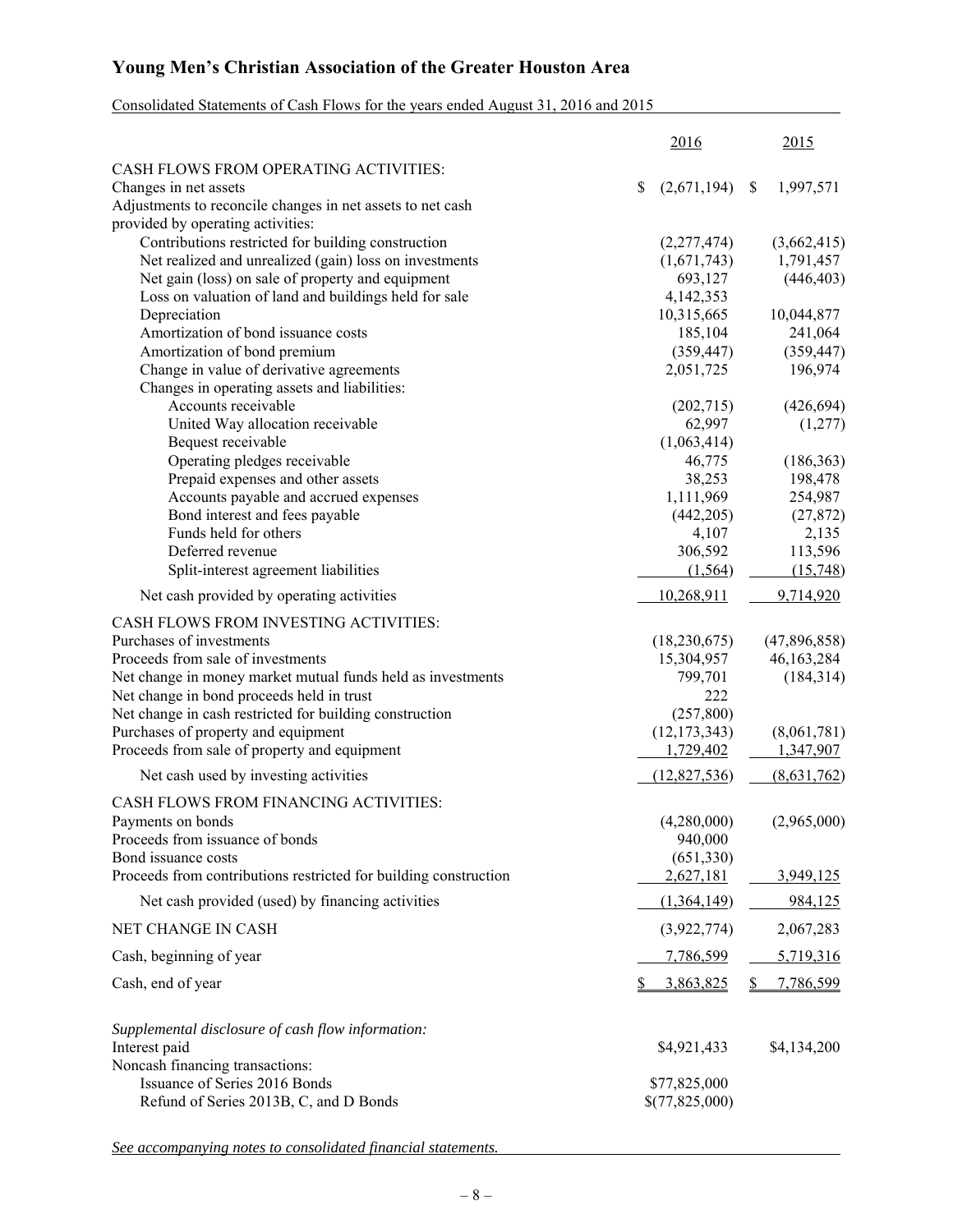Notes to Consolidated Financial Statements for the years ended August 31, 2016 and 2015

## **NOTE 1 – ORGANIZATION AND SUMMARY OF SIGNIFICANT ACCOUNTING POLICIES**

Organization – Young Men's Christian Association of the Greater Houston Area (the YMCA) was founded in 1886 to put Judeo-Christian principles into practice through programs that build a healthy spirit, mind, and body for all. The YMCA seeks to promote its mission and core values by focusing on Youth Development, Healthy Living and Social Responsibility in programs conducted at 34 centers, 1 resident camp, 19 apartment outreach sites, and 210 childcare sites. The YMCA is committed to improving the quality of life through programs and services which provide opportunities for people to reach their highest potential, develop a positive attitude of self and others, appreciate good health and fitness, acquire a value system, and maintain spiritual awareness that manifests itself in our daily lives.

YMCA of the Greater Houston Area Endowment Foundation (the Foundation) was incorporated in 1997 to furnish assistance and support to the charitable and educational undertakings of the YMCA.

Basis of consolidation – These financial statements include the consolidated assets, liabilities, net assets and activities of the YMCA and the Foundation (collectively the Association). All balances and transactions between the consolidated entities have been eliminated.

Federal income tax status – The YMCA and the Foundation are exempt from federal income taxes under  $\S 501(c)(3)$ of the Internal Revenue Code. The YMCA is classified as a public charity under  $$509(a)(2)$ . The Foundation is classified as a public charity under §509(a)(3) as a Type I supporting organization.

Cash concentration – Bank deposits exceed the federally insured limit per depositor per institution.

Pledges receivable that are expected to be collected within one year are recorded at net realizable value. Amounts expected to be collected in future years are discounted to estimate the present value of future cash flows. Discounts are computed using risk-free interest rates applicable to the years in which the promises are received. Amortization of discounts is included in contribution revenue.

Allowance for pledges receivable – An allowance for pledges receivable is provided when it is believed balances may not be collected in full. It is the Association's policy to write off receivables against the allowance when management determines the receivable will not be collected. The amount of loss on pledges recognized each period and the resulting adequacy of the allowance at the end of each period is determined using a combination of historical loss experience and individual account-by-account analysis of pledges receivable balances. It is possible that management's estimate regarding collectability will change in the near term resulting in a change in the carrying value of accounts receivable and pledges receivable.

Land and buildings held for sale are reported at the lower of cost or market.

Investments in marketable debt and equity securities are reported at fair value. Real estate contributed to the Association is recorded at the appraised value provided by the donor at the date of contribution and, if necessary, written down to estimated realizable value upon known impairment of carrying value. Investment return is reported in the statement of activities as an increase in unrestricted net assets unless the use of the income is limited by donor-imposed restrictions. Investment return whose use is restricted by the donor is reported as an increase in temporarily restricted net assets.

Property and equipment are recorded at cost if purchased or at fair value at the date of gift if donated. Depreciation is calculated using the straight-line method over estimated useful lives of 3 to 50 years. The YMCA capitalizes additions and improvements that have a tangible future economic life and a cost of more than \$5,000.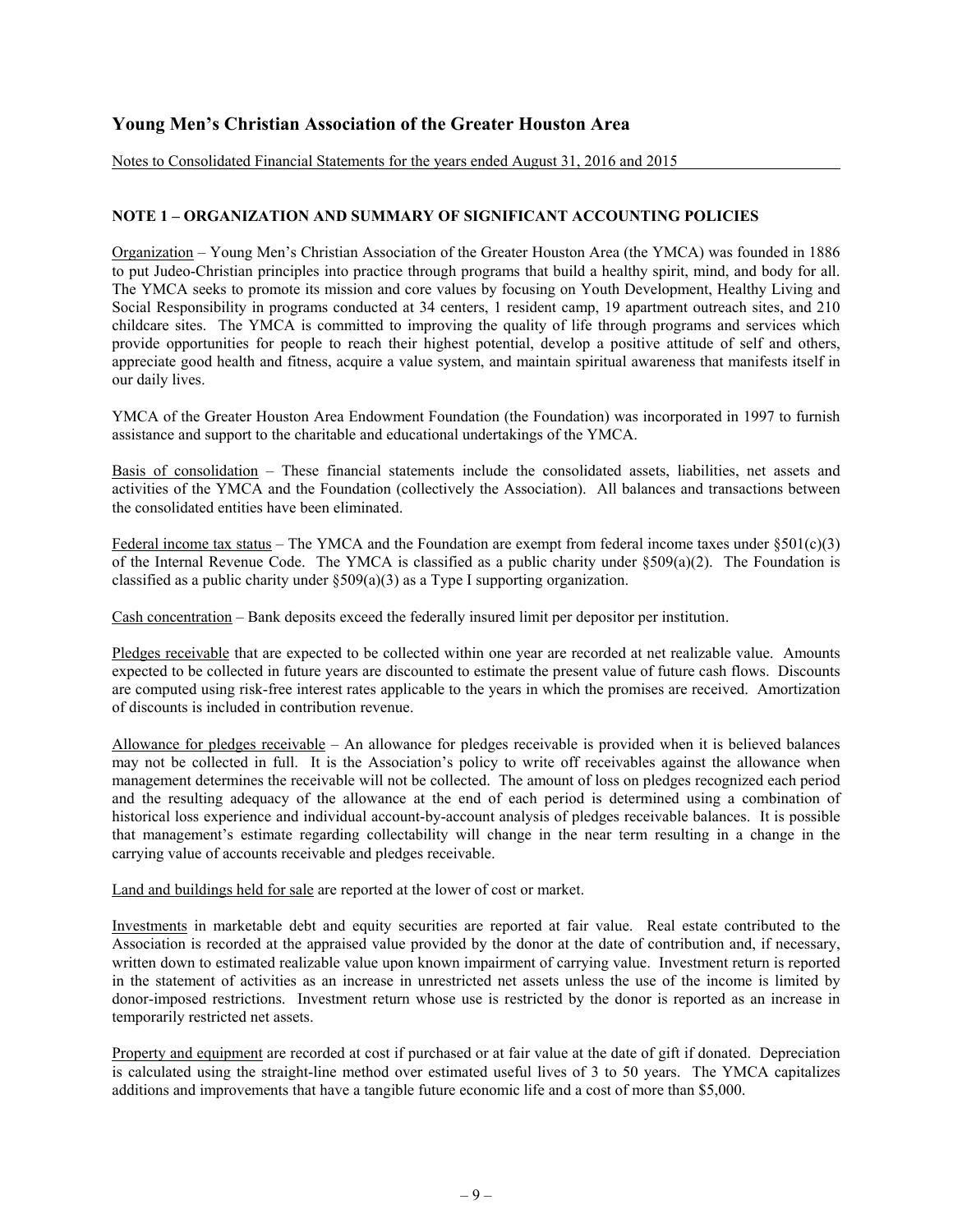Derivative agreements – The YMCA utilizes interest rate swap agreements to hedge interest rate exposures on debt. Interest rate swap agreements are recognized as assets or liabilities at fair value in the consolidated statements of financial position and changes in the fair value of the interest rate swap agreements are recognized as change in value of derivative agreements in the consolidated statements of activities.

Net asset classification – Contributions, investment return, and the related net assets are classified based on the existence or absence of donor-imposed restrictions, as follows:

- *Unrestricted net assets* include those net assets whose use is not restricted by donor-imposed stipulations even though their use may be limited in other respects such as by contract or board designation.
- *Temporarily restricted net assets* include contributions and investment return restricted by the donor for specific purposes or time periods. When a purpose restriction is accomplished or a time restriction ends, temporarily restricted net assets are released to unrestricted net assets.
- *Permanently restricted net assets* include contributions that donors have restricted in perpetuity. Investment return may be expended to support the activities of the Association.

Membership dues and fees are recognized over the period of membership. Amounts received in advance are recorded as deferred revenue.

Program fees, residency income and government grants and contracts are recognized when the related services are provided. Amounts received but unearned are included in the consolidated statements of financial position as deferred revenue.

Contributions are recognized as revenue at fair value when an unconditional commitment is received from the donor. Contributions received with donor stipulations that limit their use are classified as restricted support. Conditional contributions are recognized in the same manner when the conditions are substantially met. Gifts of long-lived assets with explicit restrictions that specify how the assets are to be used and gifts of cash or other assets that must be used to acquire long-lived assets are recognized as restricted support. Absent explicit donor stipulations about how long such assets must be maintained, the Association reports expirations of donor restrictions when the donated or acquired long-lived assets are placed in service.

Donated goods and services are recognized at fair value as contributions when an unconditional commitment is received from the donor. The related expense is recognized as the item is used. Contributions of services are recognized when services received (a) create or enhance nonfinancial assets or (b) require specialized skills, are provided by individuals possessing those skills, and would typically need to be purchased if not provided by donation.

Advertising costs are expensed as incurred. The Association recognized advertising costs totaling approximately \$1,008,000 in 2016 and \$1,089,000 in 2015.

Changes in net assets from operating activities – The Association includes in its definition of operations all revenue and expenses that are an integral part of its program and supporting activities. Change in fair value of derivative agreement is excluded from the changes in net assets from operations.

Estimates – Management must make estimates and assumptions to prepare financial statements in accordance with generally accepted accounting principles. These estimates and assumptions affect the reported amounts of assets and liabilities, the disclosure of contingent assets and liabilities, the amounts reported as revenue and expenses, and the allocation of expenses among various functions. Actual results could vary from the estimates that were used.

Reclassifications – Certain reclassifications have been made to the prior year financial statements to conform with the current presentation.

Recent financial accounting pronouncements – In May 2014, the Financial Accounting Standards Board (FASB) issued Accounting Standards Update (ASU) 2014-09, *Revenue from Contracts with Customers*, which replaces most existing revenue recognition guidance for exchange transactions not specifically covered by other guidance.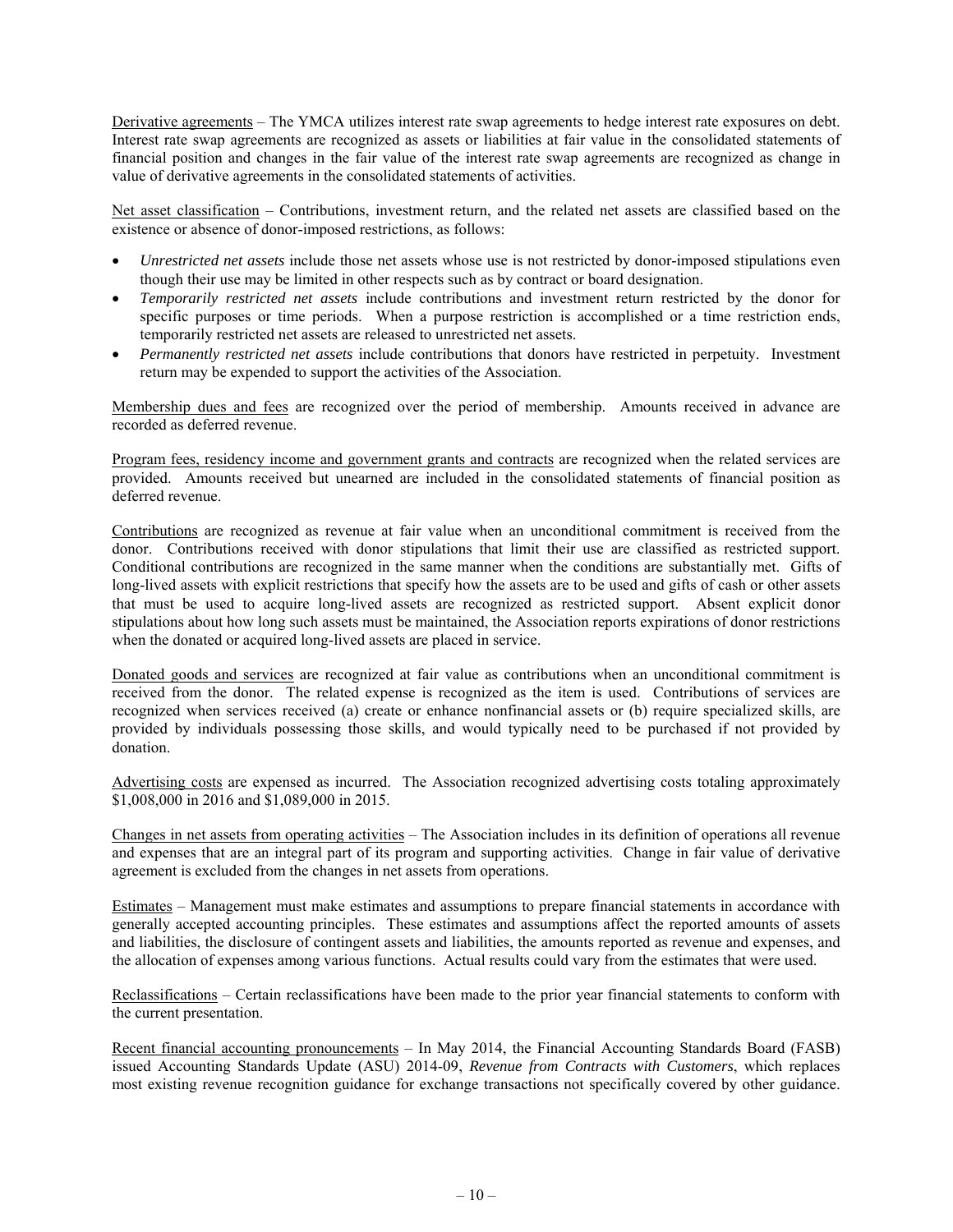This ASU does not apply to non-exchange transactions such as contributions. The core principle of the new guidance is that an entity should recognize revenue in an amount that reflects the consideration to which it expects to be entitled in exchange for transferred goods or services and establishes a 5-step process to determine when performance obligations are satisfied and revenue is recognized. The Association is required to adopt this ASU effective September 1, 2018 using an appropriate retrospective method. Management does not believe this ASU will have a significant impact on the financial statements.

In February 2016, the FASB issued ASU 2016-02, *Leases (Topic 842)*. Under this ASU, a lessee should recognize in the statement of financial position a lease liability and a lease asset representing its right to use the underlying asset for the term of the lease for both finance and operating leases. An entity may make an accounting policy election not to recognize lease assets and lease liabilities for leases with a term of 12 months or less. Recognition, measurement, and presentation of expenses and cash flows arising from a lease by a lessee have not changed significantly. Qualitative and quantitative disclosures are required by lessees and lessors to enable users of financial statements to assess the amount, timing and uncertainty of cash flows arising from leases. The ASU is effective for fiscal periods beginning after December 15, 2019. Management does not believe this ASU will have a significant impact on the financial statements. The Association will adopt this ASU for the fiscal year ending August 31, 2021.

In August 2016, the FASB issued ASU 2016-14, *Not-for-Profit Entities (Topic 958): Presentation of Financial Statements of Not-for-Profit Entities.* The amendments in this ASU are the first phase of changes aimed at providing more useful information to users of not-for-profit financial statements. Under this ASU, net assets will be presented in two classes: *net assets with donor restrictions* and *net assets without donor restrictions* and underwater endowments will be grouped with *net assets with donor restrictions.* New or enhanced disclosures will be required about the nature and composition of net assets, and the liquidity and availability of resources for general operating expenditures within one year of the balance sheet date. Expenses will be required to be presented by both nature and function and investment return will be presented net of external and direct internal investment expenses. The ASU is effective for fiscal periods beginning after December 15, 2017, but early adoption is permitted. Adoption of this ASU will significantly impact the presentation and disclosures of the financial statements. The Association will adopt this ASU for the fiscal year ended August 31, 2019.

## **NOTE 2 – PLEDGES RECEIVABLE**

Pledges receivable consist of the following:

|                                 |    | <u> 2016</u> |    | <u>2015</u> |
|---------------------------------|----|--------------|----|-------------|
| Pledges receivable              | S. | 3.894.897    | S. | 4,247,701   |
| Allowance for doubtful accounts |    | (239.833)    |    | (172, 803)  |
| Discount to net present value   |    | (158.995)    |    | (182, 347)  |
| Pledges receivable, net         |    | 3.496.069    |    | 3,892,551   |

Pledges receivable at August 31, 2016 are expected to be collected as follows:

| 2017                     | S | 1,888,606 |
|--------------------------|---|-----------|
| 2018                     |   | 516,475   |
| 2019                     |   | 415,662   |
| 2020                     |   | 415,662   |
| 2021                     |   | 396,028   |
| Thereafter               |   | 262,464   |
| Total pledges receivable |   | 3,894,897 |
|                          |   |           |

In January 2006, the Association entered into a 46-year lease agreement for \$1 per year with the City of Alvin for the use of the land on which a YMCA facility is located. The estimated fair value of this agreement of approximately \$660,000 is recorded as a pledge receivable and is being amortized over the life of the lease. At August 31, 2016, the unamortized balance is \$608,975.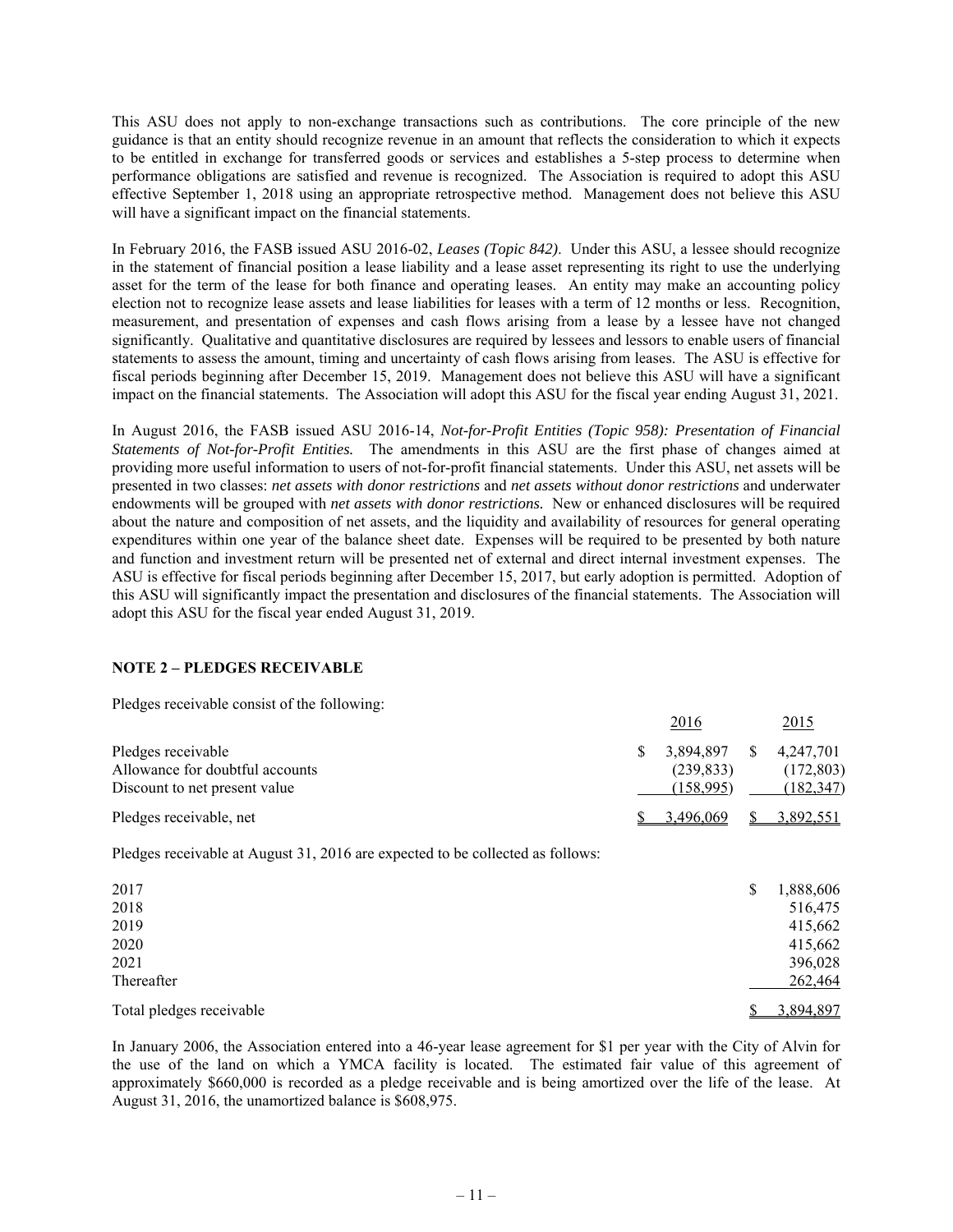*Conditional pledge receivable* – At August 31, 2016, the Association has a \$2,000,000 conditional pledge receivable composed of a gift of \$500,000 in cash and land with an estimated fair market value of \$1.5 million. The commitment is conditioned upon the Association developing a plan for a new Holcomb Family YMCA. This gift will be recognized as contribution revenue when the conditions are substantially met.

### **NOTE 3 – INVESTMENTS**

Investments consist of the following:

|                                | 2016         | 2015             |
|--------------------------------|--------------|------------------|
| Fixed-income bond mutual funds | \$27,321,172 | 25,589,601<br>S. |
| Government agency securities   | 13,135,500   | 11,535,009       |
| U. S. Treasury securities      | 10,072,893   | 9,577,103        |
| Corporate bonds                | 6,299,942    | 5,790,687        |
| Equity securities              | 6,075,452    | 5,815,098        |
| Money market mutual funds      | 2,183,061    | 2,982,762        |
| Real estate                    | 11,001       | 11,001           |
| Total investments              | 65,099,021   | 61, 301, 261     |

Investments at August 31, 2016 and 2015 include the underlying assets of split-interest agreements totaling approximately \$2,377,000 and \$2,269,000, respectively, for which the Foundation acts as trustee. Realized and unrealized gains and losses, interest and dividends from these investments, and payments to the beneficiaries are reflected as adjustments to the split-interest agreement liabilities reported in the consolidated statements of financial position (see Note 6).

Investments are exposed to various risks such as interest rate, market, and credit risks. Because of these risks, it is at least reasonably possible that changes in the values of investment securities will occur in the near term and that such changes could materially affect the amounts reported in the statements of financial position and statements of activities.

Investment return includes earnings on cash and bond proceeds held in trust and excludes the return on underlying assets of split-interest agreements held in trust. Investment return consists of the following:

|                                                                                | 2016       | 2015        |
|--------------------------------------------------------------------------------|------------|-------------|
| Interest and dividends                                                         | 2,687,738  | 2,331,246   |
| Realized and unrealized gain (loss)                                            | 1,671,743  | (1,791,457) |
| Royalty income                                                                 | 2.934      | 5,474       |
| Investment management fees                                                     | (324, 820) | (297,572)   |
| Investment return on total investments                                         | 4,037,595  | 247,691     |
| Less: Interest and dividends allocated to split-interest agreements            | (21,609)   | (22, 625)   |
| Net realized and unrealized gain (loss) allocated to split-interest agreements | (108, 734) | 15,404      |
| Investment return, net                                                         | 3.907.252  | 240,470     |

#### **NOTE 4 – FAIR VALUE MEASUREMENTS**

Generally accepted accounting principles require that certain assets and liabilities be reported at fair value and establish a hierarchy that prioritizes inputs used to measure fair value. Fair value is the price that would be received to sell an asset or paid to transfer a liability in an orderly transaction between market participants at the measurement date. The three levels of the fair value hierarchy are as follows:

 *Level 1* – Inputs are unadjusted quoted prices in active markets for identical assets or liabilities that the reporting entity has the ability to access at the reporting date.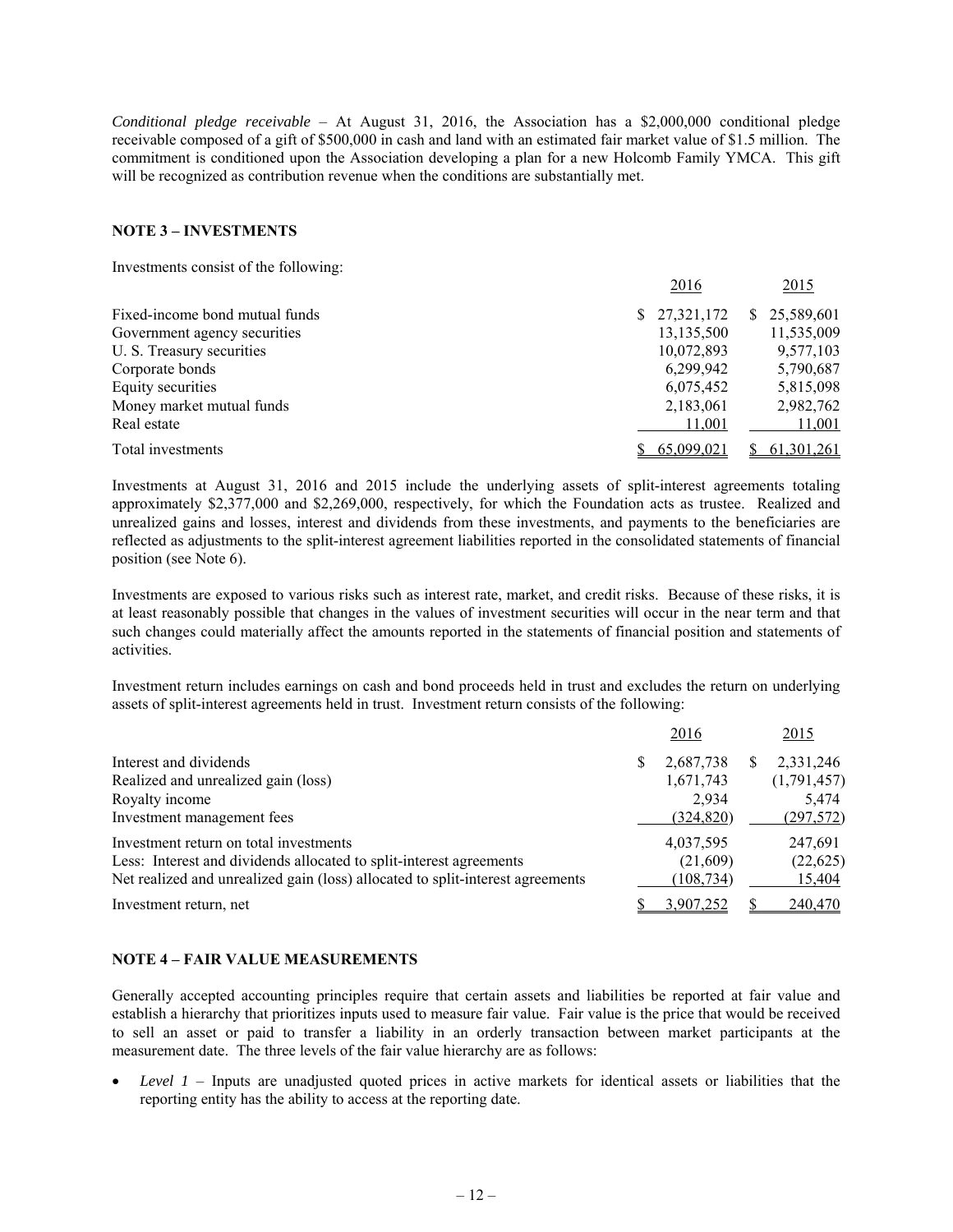- *Level 2* Inputs are other than quoted prices included in Level 1, which are either directly observable or can be derived from or corroborated by observable market data at the reporting date.
- *Level 3* Inputs are not observable and are based on the reporting entity's assumptions about the inputs market participants would use in pricing the asset or liability.

Assets measured at fair value at August 31, 2016 are as follows:

|                                     | LEVEL 1    | LEVEL 2         | LEVEL 3 | <b>TOTAL</b> |
|-------------------------------------|------------|-----------------|---------|--------------|
| Investments:                        |            |                 |         |              |
| Fixed-income bond mutual funds      | 27,321,172 |                 |         | \$27,321,172 |
| Government agency securities        |            | 13,135,500<br>S |         | 13,135,500   |
| U. S. Treasury securities           |            | 10,072,893      |         | 10,072,893   |
| Corporate bonds                     |            | 6,299,942       |         | 6,299,942    |
| Equity securities:                  |            |                 |         |              |
| Large-cap                           | 2,503,375  |                 |         | 2,503,375    |
| International                       | 2,086,235  |                 |         | 2,086,235    |
| Mid-cap                             | 886,097    |                 |         | 886,097      |
| Small-cap                           | 599,745    |                 |         | 599,745      |
| Money market mutual funds           | 2,183,061  |                 |         | 2,183,061    |
| Total assets measured at fair value | 35,579,685 | 29,508,335      | 0       | 65,088,020   |

Liabilities measured at fair value at August 31, 2016 are as follows:

|                                          | level 1 |      | LEVEL 2     | level 3 | <b>TOTAL</b>            |
|------------------------------------------|---------|------|-------------|---------|-------------------------|
| Derivative agreements                    |         |      | (2,446,310) |         | (2,446,310)             |
| Total liabilities measured at fair value |         | -SS- | (2,446,310) |         | $\frac{(2,446,310)}{2}$ |

Assets measured at fair value at August 31, 2015 are as follows:

|                                     | LEVEL 1          | LEVEL 2         | LEVEL 3 | <b>TOTAL</b> |
|-------------------------------------|------------------|-----------------|---------|--------------|
| Investments:                        |                  |                 |         |              |
| Fixed-income bond mutual funds      | 25,589,601<br>S. |                 |         | \$25,589,601 |
| Government agency securities        |                  | 11,535,009<br>S |         | 11,535,009   |
| U. S. Treasury securities           |                  | 9,577,103       |         | 9,577,103    |
| Corporate bonds                     |                  | 5,790,687       |         | 5,790,687    |
| Equity securities:                  |                  |                 |         |              |
| Large-cap                           | 2,481,572        |                 |         | 2,481,572    |
| International                       | 2,065,891        |                 |         | 2,065,891    |
| Mid-cap                             | 669.995          |                 |         | 669,995      |
| Small-cap                           | 597,640          |                 |         | 597,640      |
| Money market mutual funds           | 2,982,762        |                 |         | 2,982,762    |
| Total assets measured at fair value | 34, 387, 461     | 26,902,799      |         | 61,290,260   |

Liabilities measured at fair value at August 31, 2015 are as follows:

|                                          | LEVEL |  | LEVEL 2   | level 3 | <b>TOTAL</b> |
|------------------------------------------|-------|--|-----------|---------|--------------|
| Derivative agreements                    |       |  | (394.585) |         | (394.585)    |
| Total liabilities measured at fair value |       |  | (394.585) |         | (394, 585)   |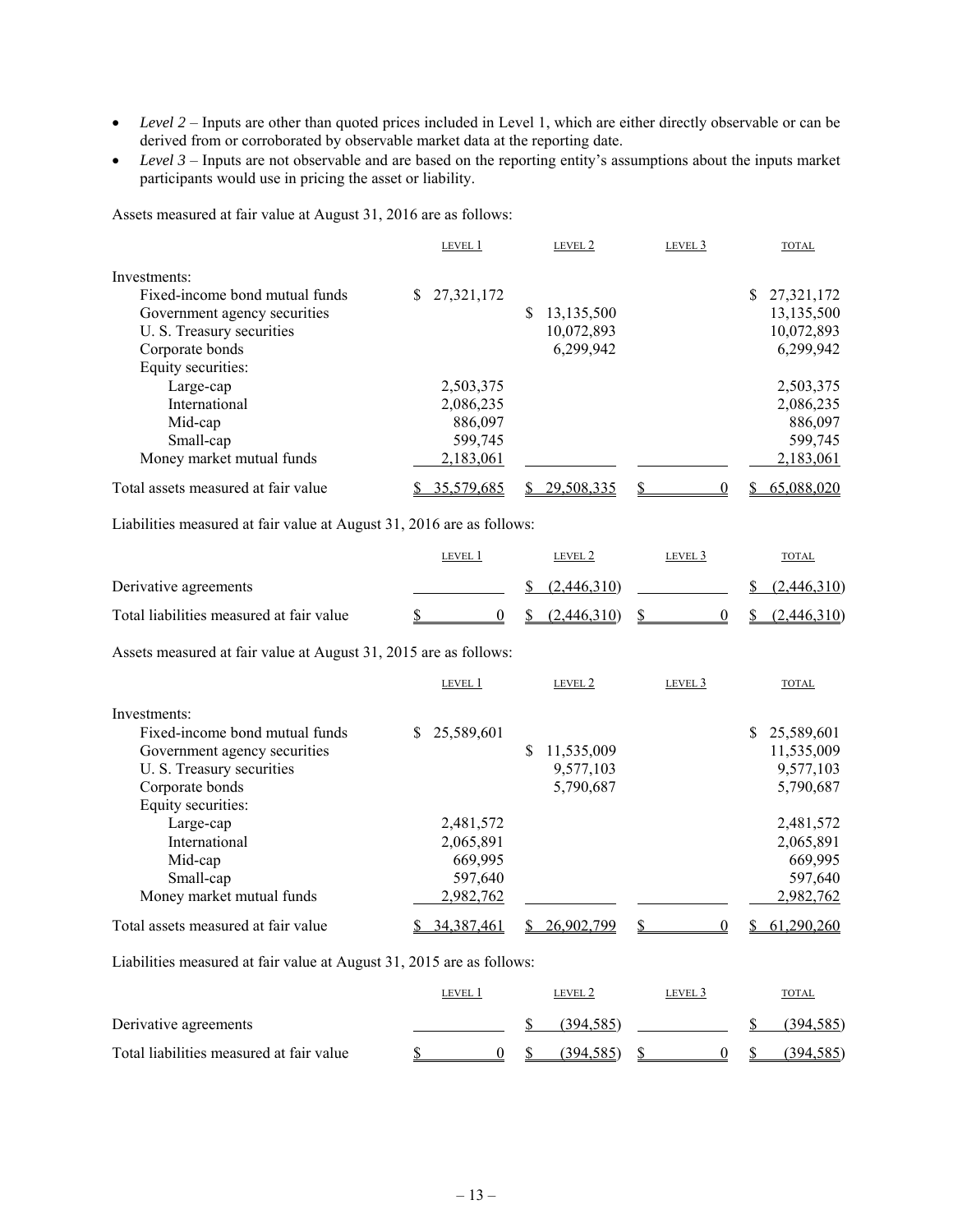Valuation methods used for assets and liabilities measured at fair value are as follows:

- *Mutual funds* are valued at the reported net asset value.
- *Government agency securities, U. S. Treasury securities* and *corporate bonds* are valued using prices obtained from independent quotation bureaus that use computerized valuation formulas which may include marketcorroborated inputs for credit risk factors, interest rate and yield curves and broker quotes, to calculate fair values.
- *Equity securities* are valued at the closing price reported on the active market on which the individual securities are traded.
- *Derivative agreements* are valued by using independent quotation bureau valuation models which include cash flow analysis, credit spread and benchmark rate curves.

These valuation methods may produce a fair value that may not be indicative of net realizable value or reflective of future fair values. Furthermore, while the Association believes its valuation methods are appropriate, the use of different methods or assumptions could result in a different fair value measurement at the reporting date.

## **NOTE 5 – PROPERTY AND EQUIPMENT**

Property and equipment consists of the following:

|                                       | 2016          | 2015             |
|---------------------------------------|---------------|------------------|
| Land                                  | \$25,091,822  | 26,328,875<br>S. |
| Buildings and improvements            | 252,456,156   | 269,833,370      |
| Furniture and equipment               | 26,615,987    | 42,465,476       |
| Vehicles                              | 2,172,870     | 2,716,269        |
| Construction in progress              | 4,909,452     | 408,070          |
| Total property and equipment, at cost | 311,246,287   | 341,752,060      |
| Accumulated depreciation              | (86,607,660)  | (107,865,549)    |
| Property and equipment, net           | \$224,638,627 | \$233,886,511    |

*Commitments –* During 2016, the Association entered into a contract totaling approximately \$10,540,000 for construction of a new center. At August 31, 2016, approximately \$7 million remains outstanding under this contract.

#### **NOTE 6 – SPLIT-INTEREST AGREEMENTS**

The Association's investments include deferred giving vehicles subject to split-interest agreements. Two different types of agreements currently are maintained: Charitable Remainder Unitrusts and a Pooled Income Fund.

Charitable Remainder Unitrusts are time-restricted contributions not available to the organization until after the death of the donor, who, while living, receives a specified payout based on a fixed percentage of the market value of the invested funds. The Pooled Income Fund represents donations that are combined with other contributions and the total pool of funds is invested in equity securities, corporate bonds, and U. S. Treasury and government agency securities. Contributors receive a pro-rata share of the actual ordinary income of the fund until their death, at which point the donor's share of the pool becomes available to the Association.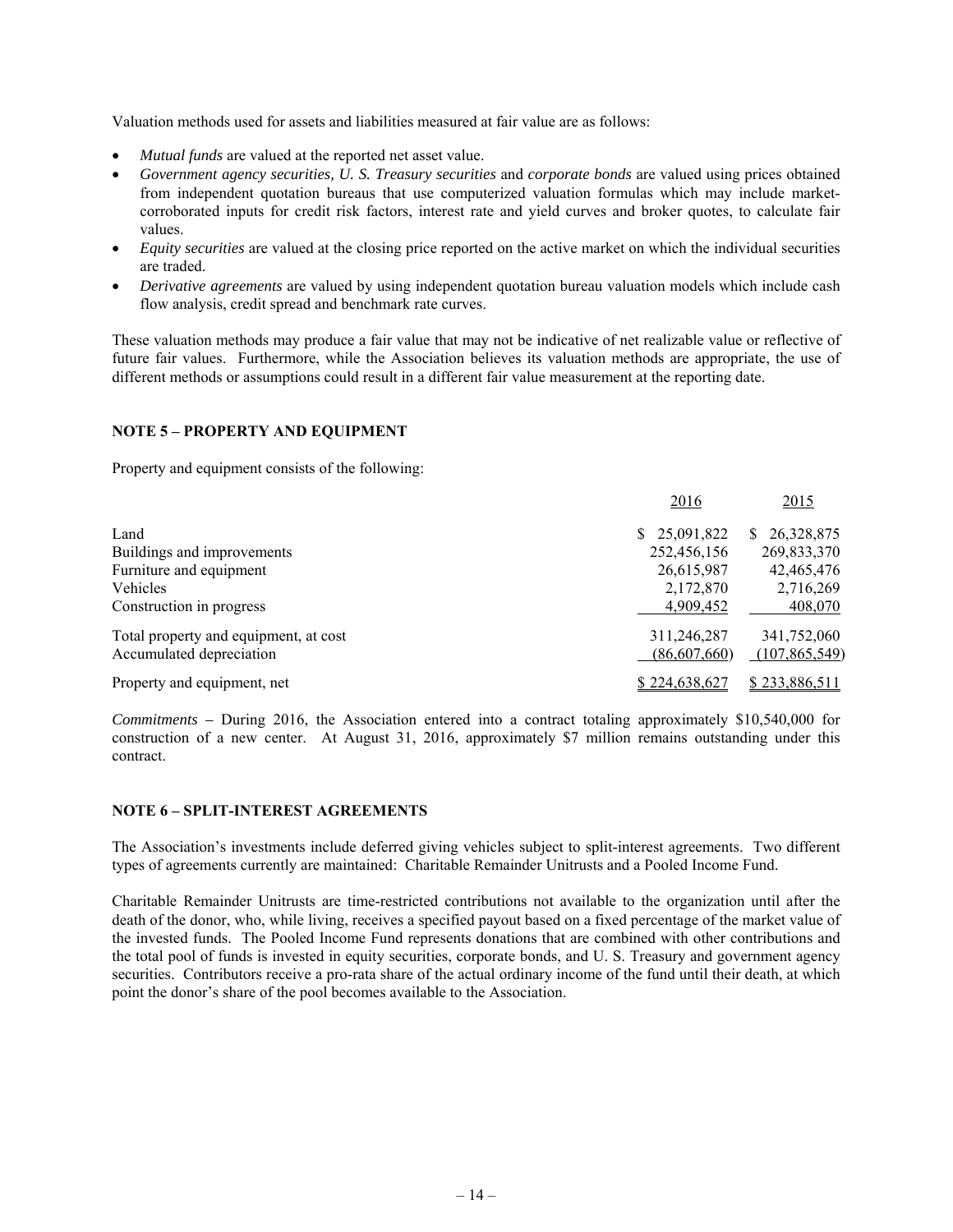### **NOTE 7 – DERIVATIVE AGREEMENTS**

The Association entered into interest rate swap agreements with banks that effectively converted its variable rate bonds to fixed rates. The terms of the interest rate swap agreements are as follows:

|                                                                                                                                                               | NOTIONAL AMOUNT |   |            | <b>FAIR VALUE</b> |             |    |            |
|---------------------------------------------------------------------------------------------------------------------------------------------------------------|-----------------|---|------------|-------------------|-------------|----|------------|
| <b>TERMS</b>                                                                                                                                                  | 2016            |   | 2015       |                   | 2016        |    | 2015       |
| The Association receives 67,00% of the<br>3-month USD-LIBOR-BBA floating rate<br>plus 185 basis points and pays 2.732%.<br>Terminated early in December 2015. |                 | S | 19,220,000 |                   |             | \$ | (128, 805) |
| The Association receives $65.00\%$ of the<br>3-month USD-LIBOR-BBA floating rate<br>plus 190 basis points and pays 3.132%.<br>Terminates February 15, 2020.   | 18,355,000      |   | 19,220,000 | <sup>S</sup>      | (336, 623)  |    | (265,780)  |
| The Association receives $65.01\%$ of the<br>3-month USD-LIBOR-BBA floating rate<br>plus 135 basis points and pays 2.99%.<br>Terminates March 1, 2026.        | 37,225,000      |   |            |                   | (2,109,687) |    |            |
| Total                                                                                                                                                         | 55,580,000      |   | 38,440,000 |                   | (2,446,310) |    | (394,585)  |

### **NOTE 8 – BONDS PAYABLE**

In February 2013, on behalf of the Association, the Harris County Cultural Education Facilities Finance Corporation issued four bonds in the aggregate principal amount of \$151,625,000 (Series 2013 Bonds), the proceeds of which were used to refund outstanding Harris County Health Facilities Development Corporation revenue bonds (Series 2008 Bonds), fund the cost of issuance of the Series 2013 Bonds, and fund a debt service reserve fund securing only the Series 2013A Bonds.

In February 2016, on behalf of the Association, the Harris County Cultural Education Facilities Finance Corporation issued bonds in the aggregate principal amount of \$78,765,000 (Series 2016 A and B Bonds), the proceeds of which were used to refund outstanding Harris County Cultural Education Facilities Finance Corporation variable rate revenue refunding bonds (Series 2013 B, C and D Bonds) and fund a portion of the cost of issuance of the Series 2016 Bonds.

All unspent proceeds of the Series 2013 and 2016 Bonds are held in trust by the bond trustee, Bank of New York, which holds investments in cash at August 31, 2016 and 2015. The interest rate on the Series 2013A Bond is a fixed rate of 5% at August 31, 2016. The interest rate of the Series 2016A Bonds is a fixed rate of 2.7% during the initial period which extends through February 4, 2016. After February 4, 2016, the interest rate will be determined by a remarketing agent. The interest rate of the Series 2016B Bonds is 65.01% of 3-month LIBOR plus 1.35% during the initial period which extends through March 1, 2026. The interest rate was 1.79% at August 31, 2016. The initial rates on the Series 2016 Bonds will be adjusted for any downgrade in rating of the current long-term senior debt rating below Baa3. The bonds contain various covenants related to fiscal operations and financial performance, including limitations on additional borrowings. The Series 2013 and 2016 Bonds are redeemable upon demand by the bondholders.

In connection with the Series 2013 Bonds, JPMorgan Chase Bank issued an irrevocable letter of credit for an amount not to exceed an aggregate of \$43,090,192 for payment of, under certain circumstances, the principal and interest due under the Series 2013B Bonds. The Association is required to pay the bank an annual fee that is calculated and due on a quarterly basis. The letter of credit expired in February 2016.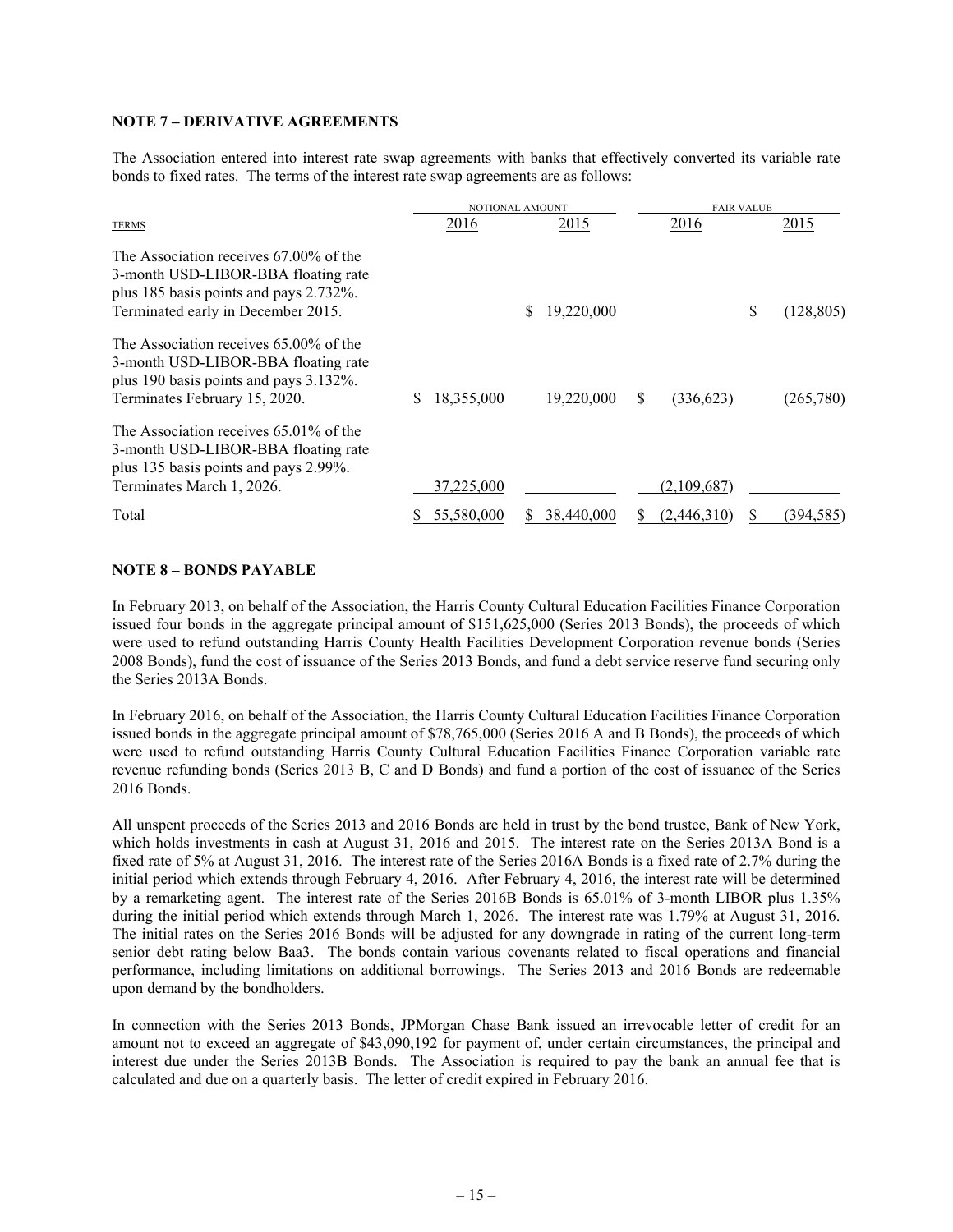Principal amounts due under each bond are as follows:

|                     | 2016             | 2015             |
|---------------------|------------------|------------------|
| Series 2013A        | 64,530,000<br>S. | 65,635,000<br>S. |
| Series 2016A        | 38, 365, 000     |                  |
| Series 2016B        | 37,225,000       |                  |
| Series 2013B        |                  | 39,385,000       |
| Series 2013C        |                  | 19,220,000       |
| Series 2013D        |                  | 19,220,000       |
| Total bonds payable | 140,120,000      | 143,460,000      |
| Bond premium        | 5,165,976        | 5,525,423        |
| Bond issuance costs | (4,383,151)      | (3,916,925)      |
| Bonds payable, net  | \$140,902,825    | \$145,068,498    |

Bonds payable are due in the fiscal years ended August 31 as follows:

| 2017                | 4,260,000<br>\$ |
|---------------------|-----------------|
| 2018                | 4,550,000       |
| 2019                | 4,710,000       |
| 2020                | 4,865,000       |
| 2021                | 5,035,000       |
| Thereafter          | 116,700,000     |
| Total bonds payable | \$140,120,000   |

Interest expense and letter of credit fees recognized and paid on bonds payable were approximately \$5,135,000 in 2016 and \$5,031,000 in 2015.

### **NOTE 9 – TEMPORARILY RESTRICTED NET ASSETS**

Temporarily restricted net assets are available for the following purposes:

|                                                                    | 2016      | 2015      |
|--------------------------------------------------------------------|-----------|-----------|
| Capital projects                                                   | 2,760,654 | 3.432.384 |
| Tellepsen YMCA                                                     | 1,063,414 |           |
| Pooled income fund beneficiary interest                            | 587,077   | 555,197   |
| Accumulated earnings on general endowment available for operations | 512,249   | 460,585   |
| Time restricted for future periods                                 | 80,244    |           |
| Total temporarily restricted net assets                            | 5,003,638 | 4,448,166 |

#### **NOTE 10 – ENDOWMENTS**

The Foundation was established to assist the YMCA in meeting its operating needs. The Board of Directors of the Foundation has interpreted the Texas Uniform Prudent Management of Institutional Funds Act (TUPMIFA) as requiring the preservation of the fair value of the original gift as of the gift date of the donor-restricted endowment funds absent explicit donor stipulations to the contrary. As a result of this interpretation, the Foundation classifies the original value of gifts donated to the permanent endowment as permanently restricted net assets. The remaining portion of the donor-restricted endowment fund that is not classified as permanently restricted net assets is classified as temporarily restricted net assets until those amounts are appropriated for expenditure by the Foundation in a manner consistent with the standard of prudence prescribed by TUPMIFA. In accordance with TUPMIFA, the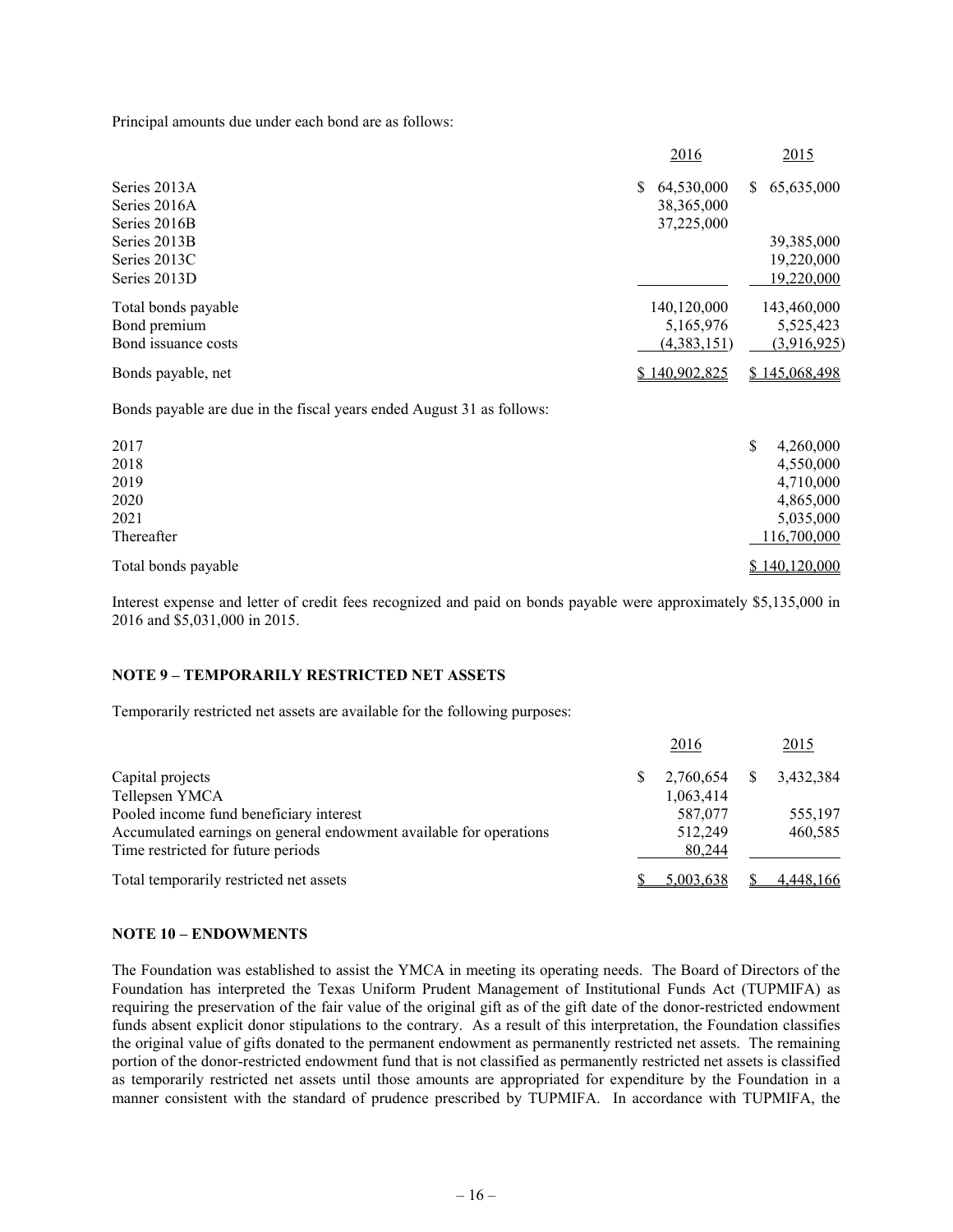Foundation considers the following factors in making a determination to appropriate accumulated donor-restricted endowment funds:

- General economic conditions
- The possible effect of inflation and deflation
- The expected total return from income and the appreciation of investments
- Other resources of the YMCA
- The investment policies of the Foundation

Endowment net asset composition as of August 31, 2016 is as follows:

|                                                                              | <b>UNRESTRICTED</b> | <b>TEMPORARILY</b><br>RESTRICTED | PERMANENTLY<br><b>RESTRICTED</b>                                     | TOTAL      |
|------------------------------------------------------------------------------|---------------------|----------------------------------|----------------------------------------------------------------------|------------|
| Donor-restricted endowment funds<br>Board-designated general endowment funds | 7.185.318           |                                  | $\frac{\$}{2.162,740}$ $\frac{\$}{1.371,107}$ $\frac{\$}{2.533,847}$ | 7.185.318  |
| Endowment net assets                                                         | 7.185.318           | 2.162.740                        | 1.371.107                                                            | 10.719.165 |

Endowment net asset composition as of August 31, 2015 is as follows:

|                                                                              | <b>UNRESTRICTED</b> | <b>TEMPORARILY</b><br>RESTRICTED | <b>PERMANENTLY</b><br><b>RESTRICTED</b> | TOTAL                  |
|------------------------------------------------------------------------------|---------------------|----------------------------------|-----------------------------------------|------------------------|
| Donor-restricted endowment funds<br>Board-designated general endowment funds | 6.713.635           |                                  |                                         | 2.386.889<br>6,713,635 |
| Endowment net assets                                                         | 6.713.635           | 1.015.782                        | S.<br>1.371.107                         | 9.100.524              |

Changes in endowment net assets are as follows:

|                                                                                                                | <b>UNRESTRICTED</b>             | <b>TEMPORARILY</b><br><b>RESTRICTED</b> | <b>PERMANENTLY</b><br><b>RESTRICTED</b> | <b>TOTAL</b>                     |
|----------------------------------------------------------------------------------------------------------------|---------------------------------|-----------------------------------------|-----------------------------------------|----------------------------------|
| Endowment net assets, September 1, 2014                                                                        | 7,038,859                       | \$.<br>1,001,637                        | 1,371,107<br>S                          | 9,411,603                        |
| Investment return:<br>Interest and dividends<br>Net realized and unrealized loss<br>Investment management fees | 136,836<br>(62,063)<br>(50,685) | 19,725<br>(8,946)<br>(7,306)            |                                         | 156,561<br>(71,009)<br>(57, 991) |
| Net investment return                                                                                          | 24,088                          | 3,473                                   |                                         | <u>27,561</u>                    |
| Donor redesignation                                                                                            | (68, 507)                       | 68,507                                  |                                         |                                  |
| Contributions and other additions                                                                              | 38,307                          |                                         |                                         | 38,307                           |
| Expenses                                                                                                       | (3,645)                         |                                         |                                         | (3,645)                          |
| Appropriation for distribution                                                                                 | (315, 467)                      | (57, 835)                               |                                         | (373, 302)                       |
| Endowment net assets, August 31, 2015                                                                          | 6,713,635                       | 1,015,782                               | 1,371,107                               | 9,100,524                        |
| Investment return:<br>Interest and dividends<br>Net realized and unrealized gain<br>Investment management fees | 139,125<br>379,245<br>(47, 536) | 21,912<br>59,731<br>(7, 487)            |                                         | 161,037<br>438,976<br>(55, 023)  |
| Net investment return                                                                                          | 470,834                         | 74,156                                  |                                         | 544,990                          |
| Contributions and other additions                                                                              | 131,019                         | 1,095,294                               |                                         | 1,226,313                        |
| Expenses                                                                                                       | (4,400)                         |                                         |                                         | (4,400)                          |
| Appropriation for distribution                                                                                 | (125, 770)                      | (22, 492)                               |                                         | (148, 262)                       |
| Endowment net assets, August 31, 2016                                                                          | 7,185,318                       | 2,162,740                               | 1,371,107                               | 10,719,165                       |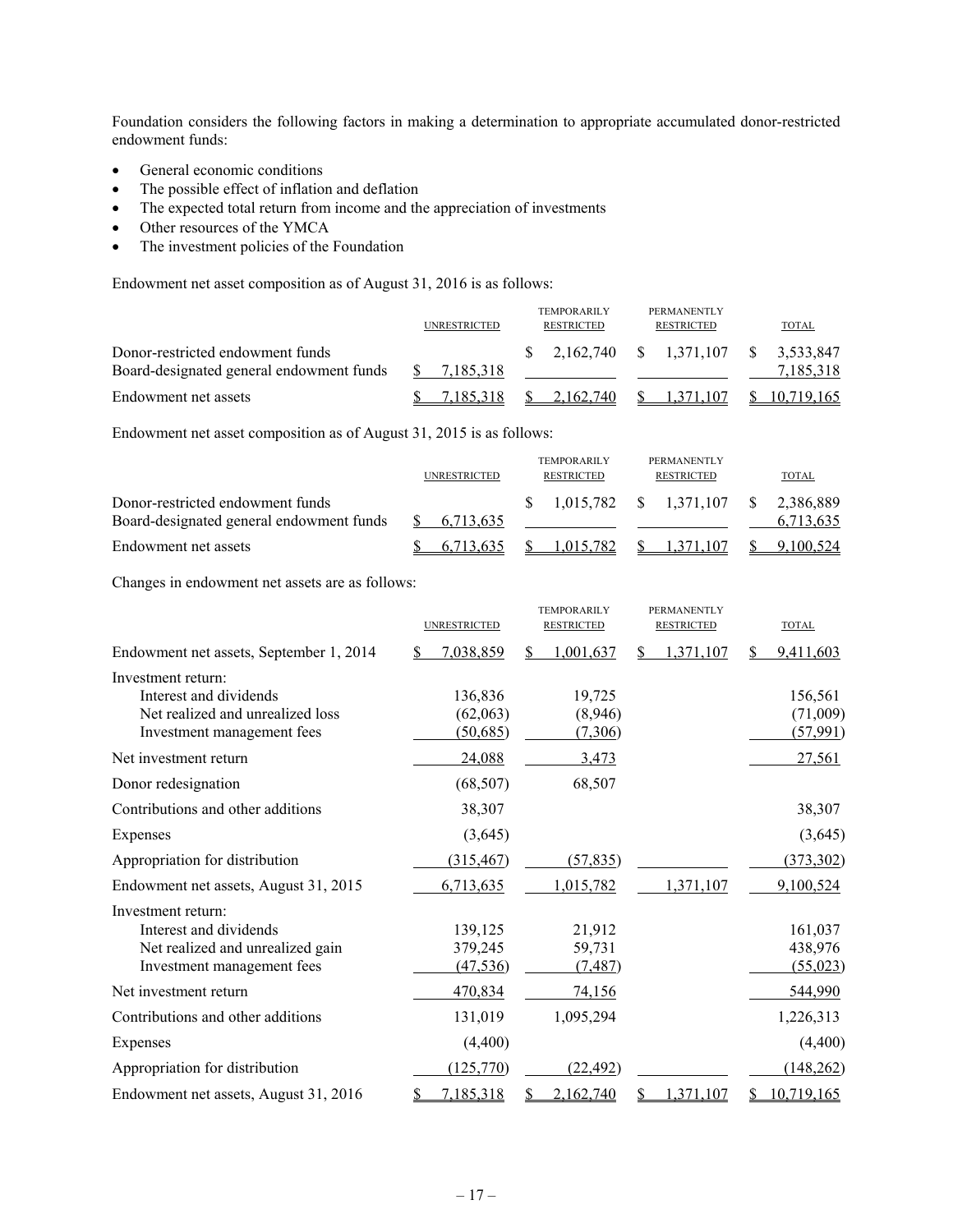From time to time, the fair value of assets associated with individual donor-restricted endowment funds may fall below the level that the donor or TUPMIFA requires the Foundation to retain as a fund of perpetual duration. Deficiencies of this nature result from unfavorable market fluctuations and continued appropriations for certain programs that are deemed prudent by the Board of Directors and are reported in unrestricted net assets. There were no such deficiencies at August 31, 2016 and 2015.

### Investment Policies and Strategy

The purpose of the Foundation is to provide an endowment fund that will support the YMCA for generations to come. The Foundation's strategic asset allocation is based on this long-term perspective.

The Foundation has adopted investment policies for endowment assets that attempt to maximize return within reasonable and prudent levels of risk determined from one or more asset allocation studies conducted from time to time, as well as to maintain the purchasing power of the current assets and all future contributions. Endowment assets include those assets of donor-restricted funds that the Foundation must hold in perpetuity or for a donorspecified period, as well as board-designated funds. Under this policy, as approved by the Board of Directors, the assets of the Foundation are invested in a manner that will seek to maintain an appropriate, diversified asset allocation based on a total return policy that is compatible with a flexible spending policy, while still having the potential to produce positive real returns.

#### Spending Policy

The Foundation has a policy of appropriating net investment return on the general fund toward operations and program delivery. The Foundation distributes 50% of the sum of net realized gains (losses), interest and dividends, less management fees as of the August 31st fiscal year for the upcoming fiscal year on all restricted and general funds with assets valued at or above \$10,000 as of the previous year-end date. If the sum of net realized gains (losses) and interest and dividends is less than zero, no distribution will be made. However, in the event that the YMCA is unable to fulfill their current mission, the Board of Directors of the Foundation may authorize distributions to meet the YMCA's objectives. These policies are consistent with the Foundation's objective to maintain the purchasing power of the investments held in perpetuity or for a specific term, as well as to provide additional real growth through new gifts and investment return.

## **NOTE 11 – FAIR VALUE OF FINANCIAL INSTRUMENTS**

The carrying value of the Association's significant financial instruments including cash and cash equivalents, pledges receivable, derivative agreements, investments, annuity payable and other short-term assets and liabilities approximates fair value as of August 31, 2016 and 2015. Additionally, management believes that because the interest rate on bonds payable is determined daily, the carrying value of bonds payable of \$145,285,976 and \$148,985,423 approximates fair value at August 31, 2016 and 2015, respectively.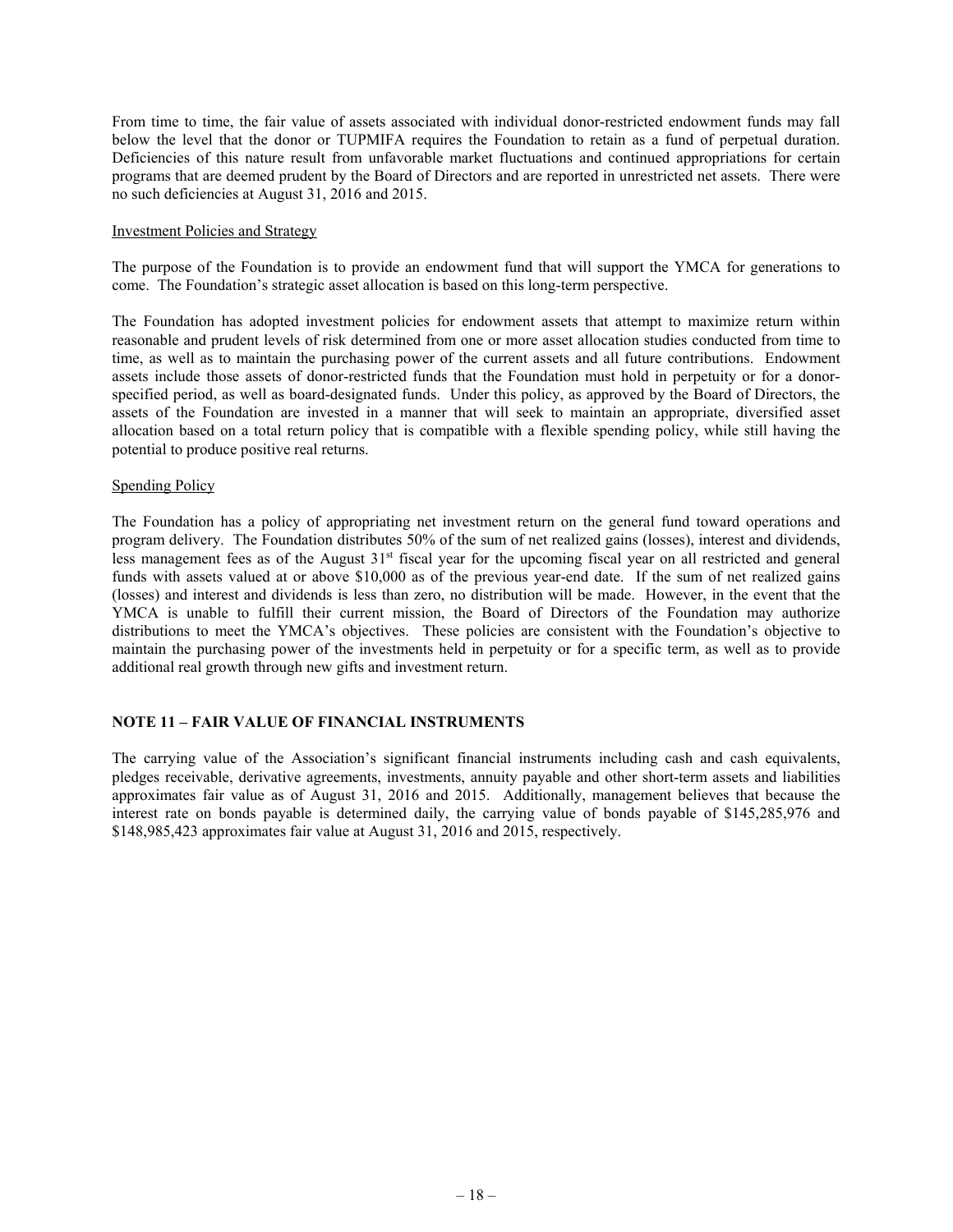### **NOTE 12 – GOVERNMENT GRANTS AND CONTRACTS**

The Association is the recipient of government grants and contracts from various federal, state, and local agencies. Should these contracts not be renewed, a replacement for this source of support may not be forthcoming and related expenses would not be incurred. Government contract revenue includes the following:

|                                                   | 2016       |    | 2015      |
|---------------------------------------------------|------------|----|-----------|
| Federal grants and contracts:                     |            |    |           |
| U. S. Department of Health and Human Services     | 9,492,272  | -S | 6,139,140 |
| U. S. Department of State                         | 1,527,988  |    | 1,319,613 |
| U. S. Department of Justice                       | 257,612    |    | 282,826   |
| U. S. Department of Homeland Security             | 128,132    |    | 102,384   |
| U. S. Department of Housing and Urban Development |            |    | 16,182    |
| Total federal grants and contracts                | 11,406,004 |    | 7,860,145 |
| Colleges                                          | 285,982    |    | 376,909   |
| School districts                                  | 48.661     |    | 135,006   |
| County                                            | 131,856    |    | 101,967   |
| Other                                             |            |    | 42,379    |
| Total government grants and contracts             | 11,872,503 |    | 8.516.406 |

The Association's government grants require fulfillment of certain conditions as set forth in grant contracts and are subject to review and audit by the awarding agencies. Such reviews and audits could result in the discovery of unallowable activities and unallowable costs. Consequently, any of the funding sources may, at their discretion, request reimbursement for expenses or return of funds as a result of non-compliance by the Association with the terms of the contracts. Management believes such disallowances, if any, would not be material to the Association's financial position or changes in net assets.

## **NOTE 13 – EMPLOYEE BENEFIT PLAN**

The Association participates in a defined contribution retirement plan administered by the Young Men's Christian Association Retirement Fund. Employees may elect to participate following two years of service. The Association contributes 12% of the eligible employee's compensation into the plan. The Association contributed approximately \$3,337,000 and \$3,387,000 to this plan during the years ended August 31, 2016 and 2015, respectively.

#### **NOTE 14 – LEASES**

The Association leases certain office space and office equipment used in its operations. Operating lease payments for the years ended August 31, 2016 and 2015 were approximately \$879,000 and \$923,000, respectively.

As of August 31, 2016, the future minimum annual lease payments under these noncancellable operating leases are as follows:

| 2017<br>2018 | 330,965<br>\$<br>320,538 |
|--------------|--------------------------|
| 2019         | 326,007                  |
| 2020         | 326,007                  |
| 2021         | 163,004                  |
| Total        | 1,466,521                |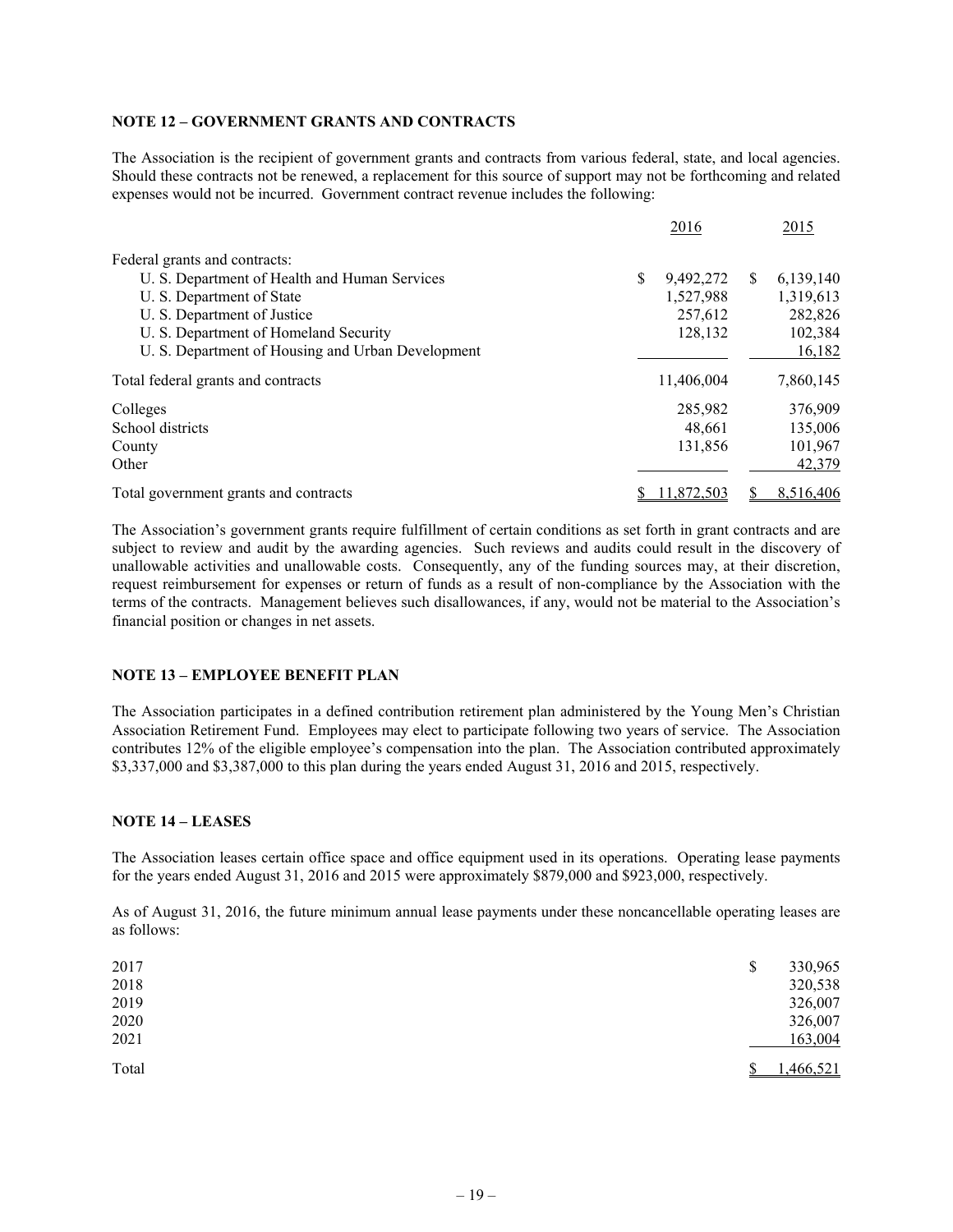## **NOTE 15 – SUBSEQUENT EVENTS**

In October 2016, the Association sold land and a building located at San Jacinto YMCA for \$2 million. In December 2016, the Association sold land and a building located at Baytown YMCA for \$1 million.

Management has evaluated subsequent events through January 24, 2017, which is the date that the financial statements were available for issuance. As a result of this evaluation, no other events were identified that are required to be disclosed or would have a material impact on reported net assets or changes in net assets.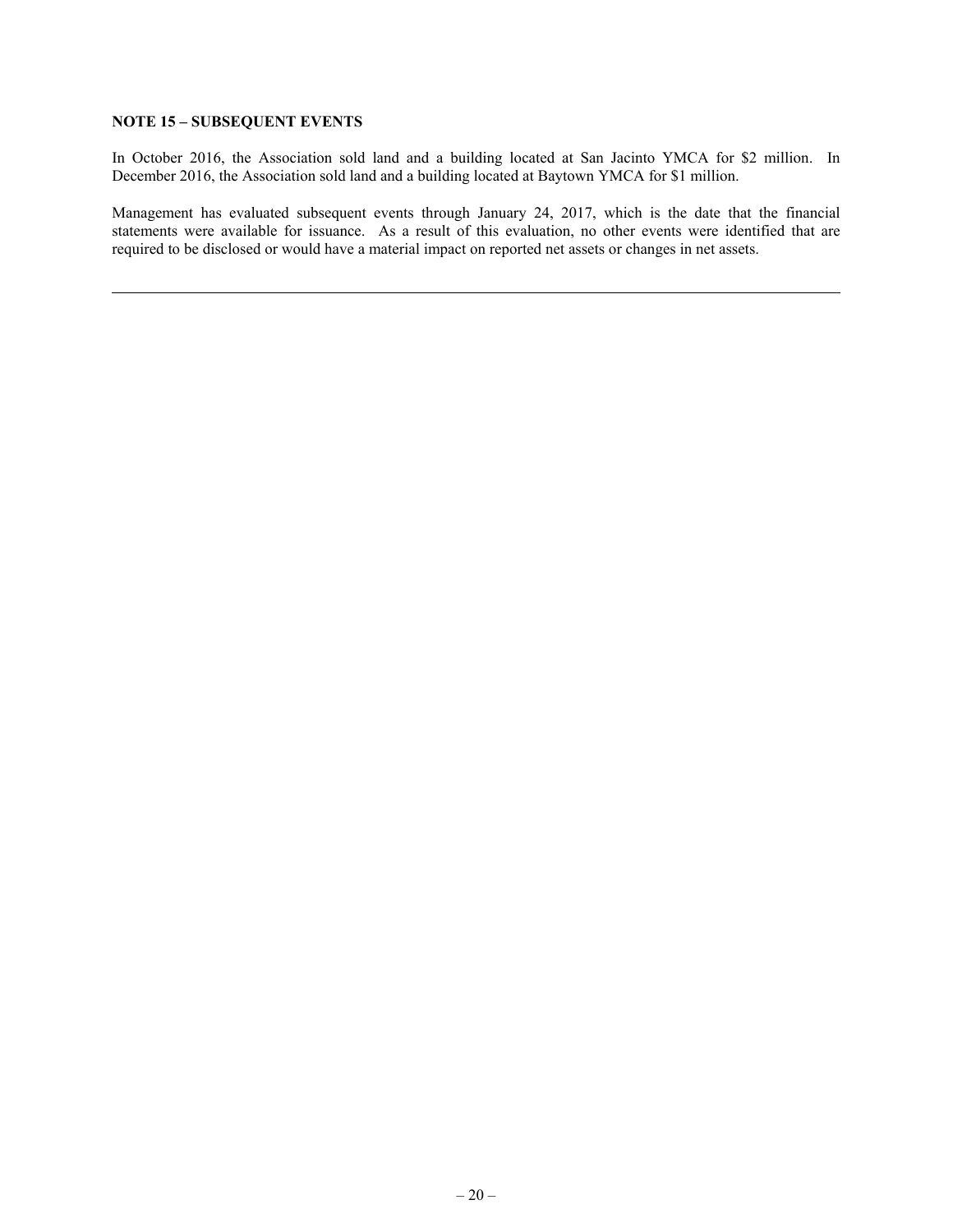Consolidating Statement of Financial Position as of August 31, 2016

|                                                                       | <b>YMCA</b>                             | <b>FOUNDATION</b> | <b>ELIMINATIONS</b> | CONSOLIDATED                            |
|-----------------------------------------------------------------------|-----------------------------------------|-------------------|---------------------|-----------------------------------------|
| <b>ASSETS</b>                                                         |                                         |                   |                     |                                         |
| Cash<br>Accounts receivable<br>United Way allocation receivable       | \$<br>3,595,315<br>1,758,938<br>821,437 | 268,510<br>\$     |                     | \$<br>3,863,825<br>1,758,938<br>821,437 |
| Due from YMCA                                                         |                                         | 504,350           | \$<br>(504, 350)    |                                         |
| Bequest receivable                                                    |                                         | 1,063,414         |                     | 1,063,414                               |
| Operating pledges receivable, net                                     | 656,545<br>709,271                      |                   |                     | 656,545<br>709,271                      |
| Prepaid expenses and other assets<br>Land and buildings held for sale | 5,875,821                               |                   |                     | 5,875,821                               |
| Investments                                                           | 56,092,950                              | 9,006,071         |                     | 65,099,021                              |
| Bond proceeds held in trust                                           | 5,670,000                               |                   |                     | 5,670,000                               |
| Cash restricted for building construction                             | 257,800                                 |                   |                     | 257,800                                 |
| Pledges receivable restricted for building                            |                                         |                   |                     |                                         |
| construction, net                                                     | 2,839,524                               |                   |                     | 2,839,524                               |
| Property and equipment, net                                           | 224,638,627                             |                   |                     | 224,638,627                             |
| <b>TOTAL ASSETS</b>                                                   | \$302,916,228                           | 10,842,345<br>S.  | (504, 350)<br>S     | \$313,254,223                           |
| <b>LIABILITIES AND NET ASSETS</b>                                     |                                         |                   |                     |                                         |
| Liabilities:                                                          | \$                                      |                   |                     | \$                                      |
| Accounts payable<br>Construction payable                              | 2,838,198<br>1,335,141                  |                   |                     | 2,838,198<br>1,335,141                  |
| Accrued expenses                                                      | 3,556,345                               |                   |                     | 3,556,345                               |
| Funds held for others                                                 | 25,786                                  |                   |                     | 25,786                                  |
| Deferred revenue                                                      | 3,264,638                               |                   |                     | 3,264,638                               |
| Due to Foundation                                                     | 504,350                                 |                   | \$<br>(504, 350)    |                                         |
| Split-interest agreement liabilities                                  |                                         | \$<br>123,180     |                     | 123,180                                 |
| Derivative agreements                                                 | 2,446,310                               |                   |                     | 2,446,310                               |
| Bonds payable, net                                                    | 140,902,825                             |                   |                     | 140,902,825                             |
| <b>Total liabilities</b>                                              | 154,873,593                             | 123,180           | (504, 350)          | 154,492,423                             |
| Net assets:                                                           |                                         |                   |                     |                                         |
| Unrestricted                                                          | 145,201,737                             | 7,185,318         |                     | 152,387,055                             |
| Temporarily restricted                                                | 2,840,898                               | 2,162,740         |                     | 5,003,638                               |
| Permanently restricted                                                |                                         | 1,371,107         |                     | 1,371,107                               |
| Total net assets                                                      | 148,042,635                             | 10,719,165        |                     | 158,761,800                             |
| TOTAL LIABILITIES AND NET ASSETS                                      | \$302,916,228                           | 10,842,345<br>S.  | (504, 350)<br>D.    | \$313,254,223                           |